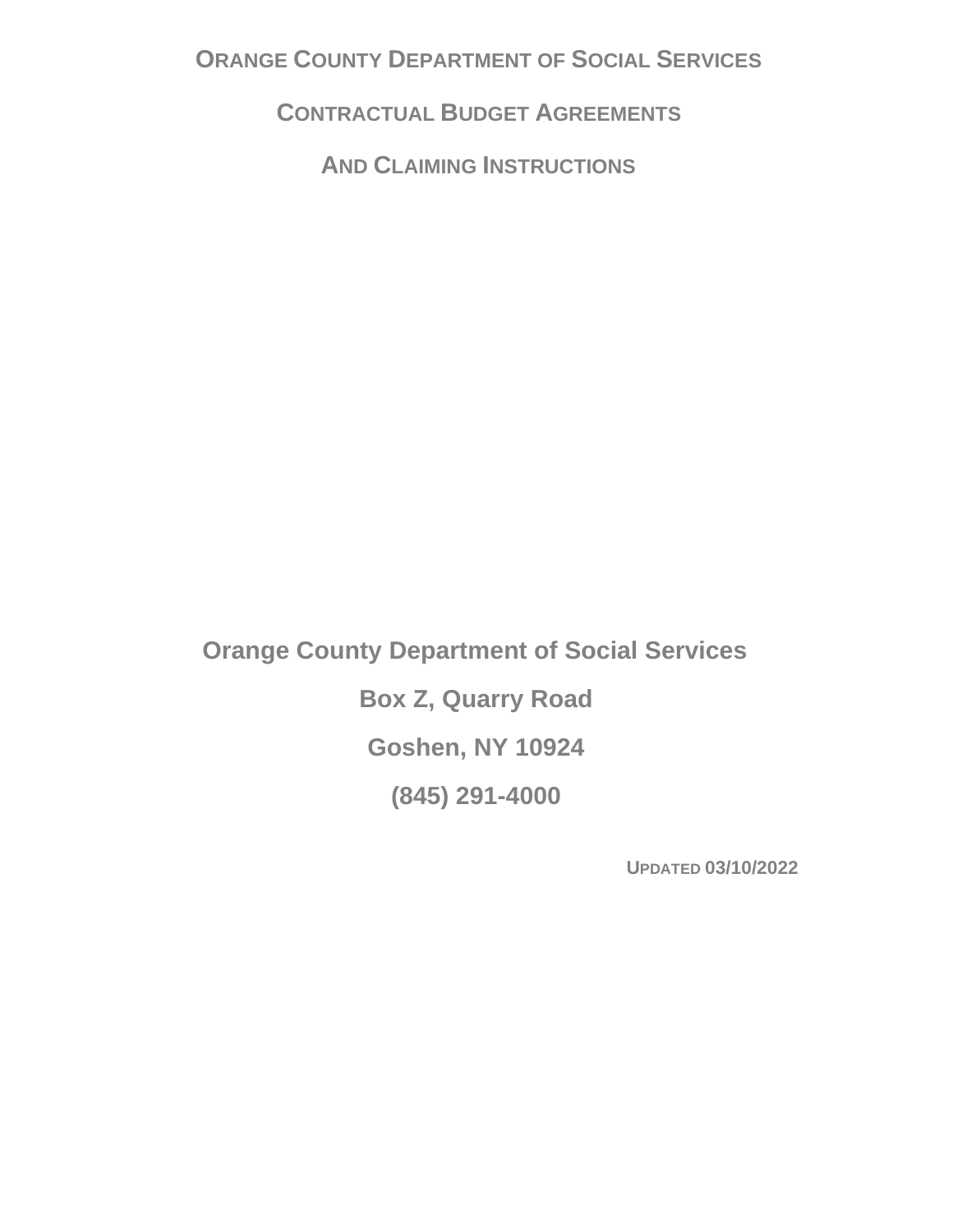## **Budget and Claiming Instructions**

**Summary:** The Department of Social Services uses a standardized method for contractors when they submit their annual budgets and monthly claims. Our budget forms are included in this instruction workbook (to complete forms, see attached Excel Package, updated 1-7-15) to highlight the importance of insuring a consistent use of the budget forms. As previously noted, Budgets will not be processed unless they are submitted on the DSS provided forms. Administrative Overhead will not be permitted unless the Administrative Overhead forms are fully completed, including salaries for executive officers.

If an organization has an approved Federal Administrative Overhead Rate, that percentage may be applied without completing the form as long as the approved rate is submitted. This rate may not exceed 15% (for Budget & Billing purposes), which is the DSS maximum reimbursement rate. For vendors that have and choose to use a Federal Approved Rate, the acceptance letter from the Federal Government must be included with the budget submission.

The DSS conducts annual financial and programmatic audits. The **Cost Allocation Plan** for the vendor must be submitted with the annual budget forms. Without the Cost Allocation Plan, when the DSS conducts an annual audit, cost sharing between staff and programs may not be accepted as there will be no basis for reviewing the cost sharing.

All of the forms, instructions, and workbooks noted above can be found on the Department of Social Services Website at: [Vendor Budget Information | Orange County, NY](https://www.orangecountygov.com/746/Vendor-Budget-Information)  [\(orangecountygov.com\)](https://www.orangecountygov.com/746/Vendor-Budget-Information) . To access the forms, click the link to the Vendor Budget Information (see arrows center of page). At this time, we ask All Vendors to refrain from using their old forms, and to replace them with our current version.

In the Excel Document, after the budget forms, the DSS has included your monthly claim forms for your review and use. As noted above, these forms are available as an excel file and are on the DSS website. Should you have trouble accessing the files, please contact us & we would be glad to email you the updated versions. The DSS Claim forms must be used in order to have your monthly expenses reimbursed. Some of the forms included may not be applicable for use on all contracts.

At a minimum, the "Non-Personnel" and "Personnel Forms" must be included for reimbursement. Based on the reimbursement method for your contract, additional forms may be required.

Our claiming forms include two "Performance Based" forms, one which is titled the "**Vendor Monthly Cover Sheet, for Preventive Paperwork Compliance**". This form should be used by those vendors who have specific documentation requirements that must be adhered to monthly (i.e. Preventive Programs, where 5% of your contract is tied to this requirement, please see the form for further details). The second form, titled "**Contract Ending, Performance Based Cover Sheet**", should be submitted at the end of the contract year when the 5% of your contract, which is dependent on your annual performance measures must be accounted for. An annual report, validating the achievements of each performance measure should also be submitted with the final claim for reimbursement. Please see the attached Sample Schedule B for further clarification.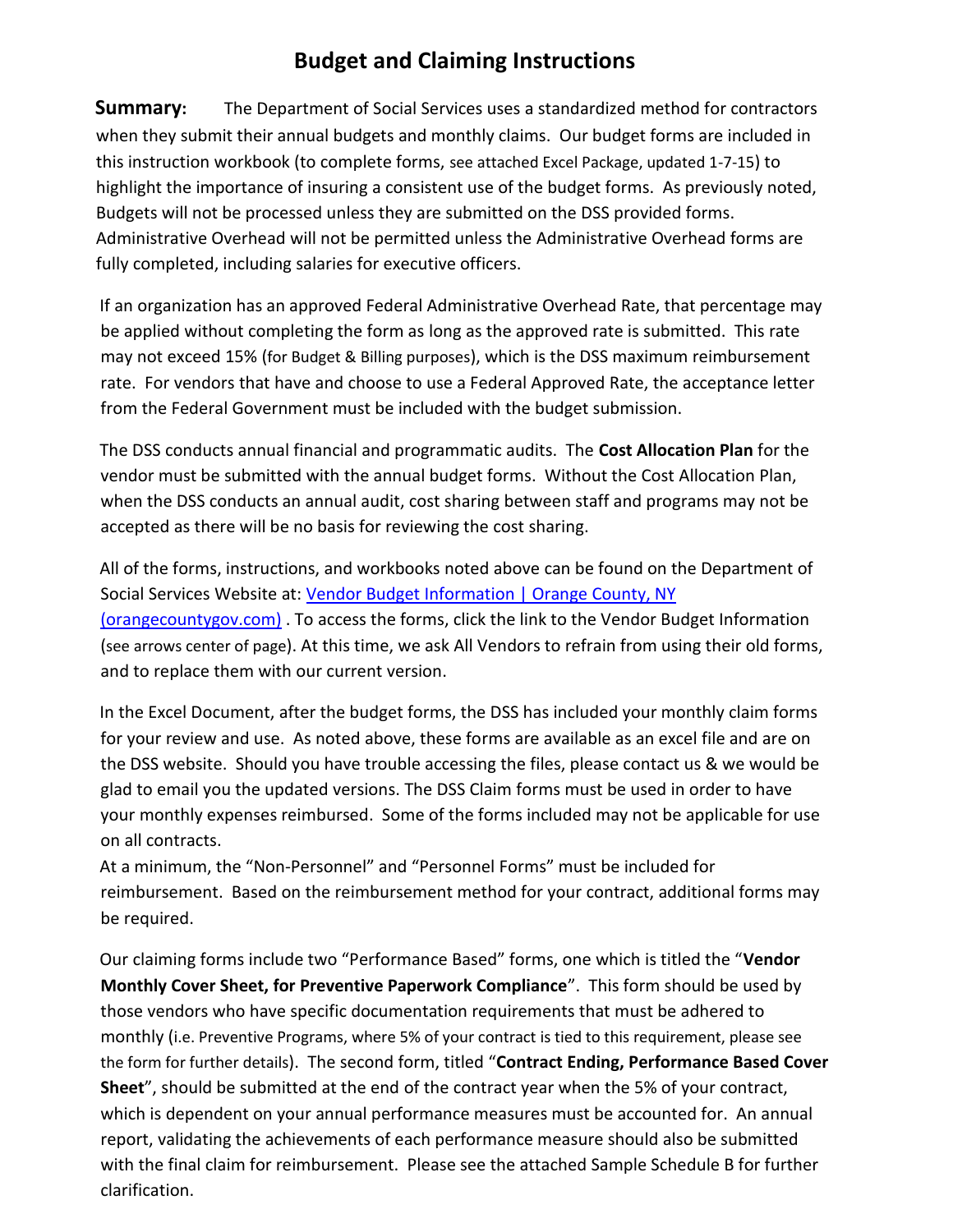## **Schedule B**

**Summary:** The Department of Social Services develops contracts with a specific Scope of Services, which details the activities of the contracted services. Schedule B details the Annual Budget as well as the reimbursement methodology applied for each contract. Its Sections are described below:

1) Section 1 of the Schedule B is the Annual Budget. As an example, Schedule B outlines how the performance measures will be written into each contract for services, using a contract with an annual cost of \$500,000.

2 ) The Orange County Department of Social Services has agreed to reimburse YY Human Services Organization, for approved program expenses through a **cost reimbursement methodology**. This will include **monthly claims for only those costs incurred by the vendor for the provision of services specific to their contracted scope of services**. **Supporting documentation of incurred costs / expenses must be submitted with Vendor Monthly Claims.**

3 ) The following performance targets have been identified and applied to the Schedule B, Fees and Expenses. YY Human Services Organization must provide documentation that each performance target has been achieved on an annual basis (quarterly reports may also be required at the discretion of the DSS). The DSS will verify the performance target and allow reimbursement for each target as met, at the end of the contract period. YY Human Services Organization is permitted to seek reimbursement from the DSS for each performance target achieved, based upon the percentage associated with the performance target. If YY Human Services Organization fails to achieve a performance target, the DSS will reduce the final monthly claim by the percentage allowed for that performance target based on the actual annual expenditures or the contracted amount. The costs associated with the performance targets for this contract cannot exceed 5% of the lesser of the actual annual program expenditures or the total contracted amount. In our example, the following Schedule B includes YY's five chosen targets:

a) 98% of all families will have a face to face contact in accordance with the program's individual Request for Proposal (RFP). Contacts must be made by the Caseworker/Case Supervisor/Therapist. (if not achieved: -1% of the lesser of the actual program expenditures or the total contracted amount annually).

b) 98% of all families will receive a minimum of casework contacts as prescribed by State Regulation (if not achieved: -1% of the lesser of the actual program expenditures or the total contracted amount annually).

c) 90% of children served by program will be maintained in the custody of their parent/guardian or parent/guardian designee (if not achieved: -1% of the lesser of the actual program expenditures or the total contracted amount annually).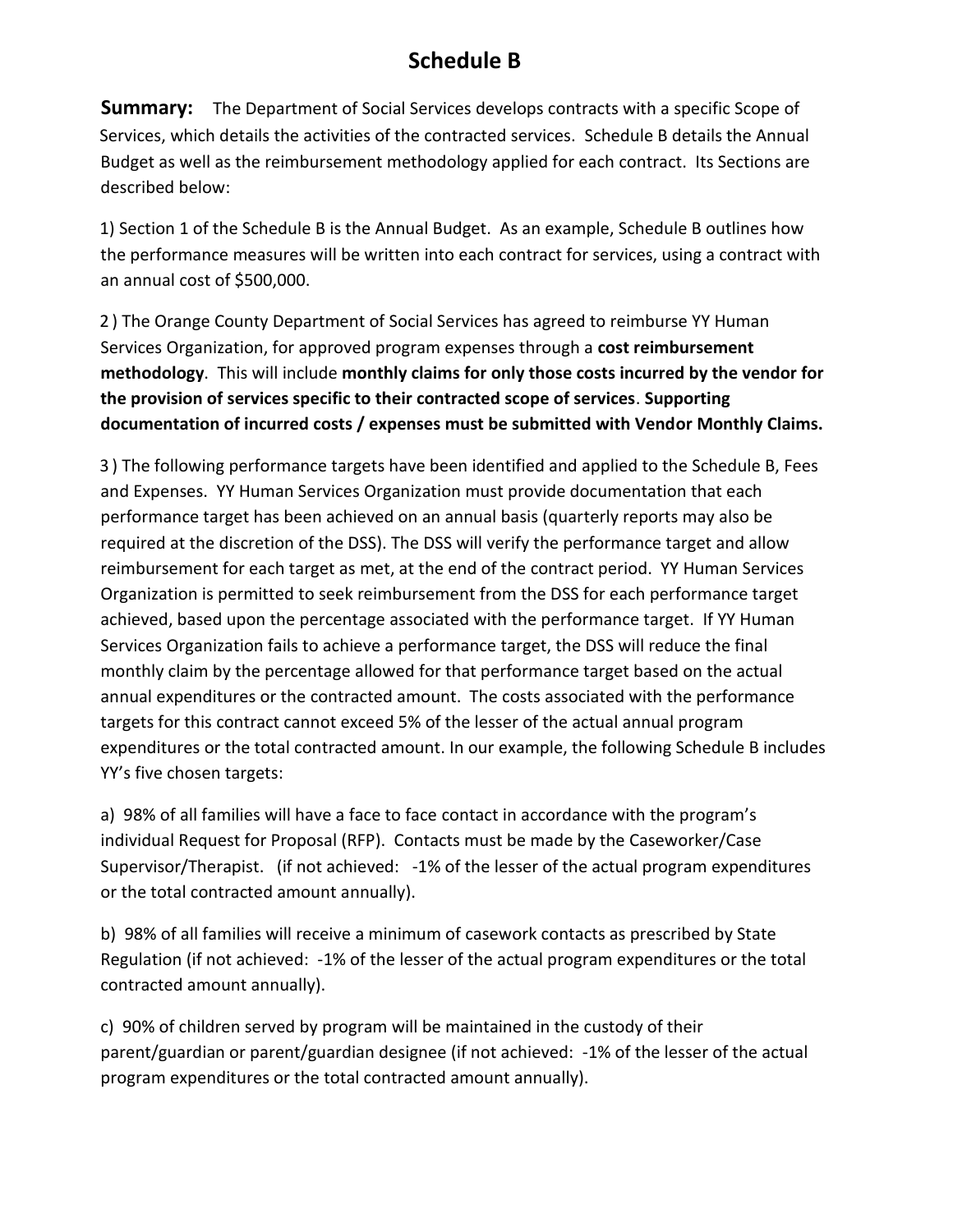d) Program will work diligently to reduce criminal activity as evidenced by at least 85% of all youth remaining free of new arrests during their enrollment in the program (if not achieved: - 1% of the lesser of the actual program expenditures or the total contracted amount annually).

e) 90% of all children enrolled in the program will participate in a community pro-social activity at least 3 times per week, for the duration of program services (if not achieved: -1% of the lesser of the actual program expenditures or the total contracted amount annually).

4.) The maximum amount of reimbursement through this contract cannot exceed **\$500,000; and the reimbursement will not exceed the Actual Program Expenditures**. Performance payments should be claimed at the completion of the contract on the "Contract Ending, Performance Based Cover Sheet". The YY Human Services Organization will be required to submit an annual report detailing and validating their achievement or lack of achievement of each performance measure noted above. The annual report must be submitted with the final claim for reimbursement and must be validated as accurate by the Department of Social Services prior to the Final Monthly Payment being made for this contract.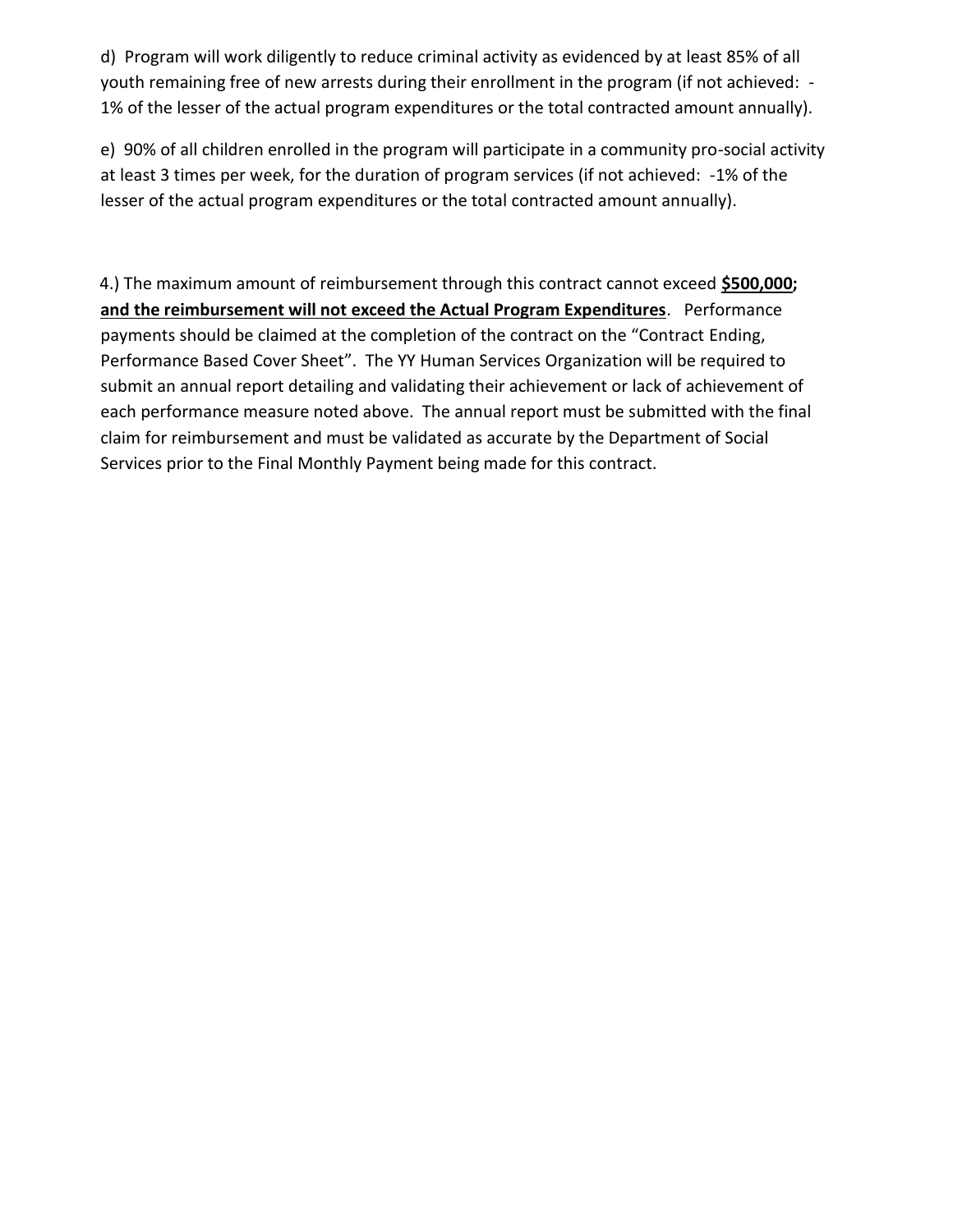# **Instructions for Annual Budget Summary (Form 1)**

#### **A. PERSONNEL SERVICES**

**In-Direct Funds** - All program personnel costs for staff that are not involved in Direct Service to youth, individuals and/or families must be clearly identified as "In-Direct" personnel costs. This must include administrative positions that have no direct service contact with consumers, clerical, administrative support services, fiscal/accounting positions, human resources, personnel costs for information technology services, etc. . . .

**Direct Service Funds** - All program personnel costs for Vendor staff that will provide direct service to children, individuals and / or families. These positions must have a direct role in the service (s) offered by the program.

**In-Kind / Non-Requested** - Budgeted funds that are not being requested from OCDSS but may be used to fund the program throughout the course of the year. These funds may include; donations, fund raising, state or federal grants, foundation assistance, consumer fees, uncharged rental-space, service agreements with contract agents that do not require direct funding.

#### **B. NON-PERSONNEL SERVICES**

**Contractual/Consultant Services** - This category includes costs for institutions, individuals, or organization's external to the agency. All subcontracts or consultant arrangements, including vendor, consultant and purchase of service agreements to provide any services outlined in or associated with the project, must be by written agreement.

Subcontract or consultant agreements for \$2,500 or more must have written approval by OCDSS. Payment for subcontract costs is contingent upon OCDSS approval. Any series of subcontracts with one organization or individual whose total exceeds \$2,500 is subject to prior approval by the OCDSS. Explain the need and/or purpose for the contractual/consultant services. Use of consultants must be fully explained and justified. Identify the services that the consultants will provide and explain why they must be used.

**Building Rental** - Explain the dollars allocated for office space and utility costs associated with the program. Please include in the budget narrative the amount of space required for program staff. The provision of dollars for office space must be requested on square footage basis.

**Gas, Fuel, Heat, Electric** - All utilities associated with the office space charged to the program under contract must be charged based upon the same square footage basis determined for the allocation of building rental.

**Staff Travel** - The Orange County Department of Social Services bases travel reimbursements on the latest approved policies and rates set forth by the NYS Office of the State Comptroller.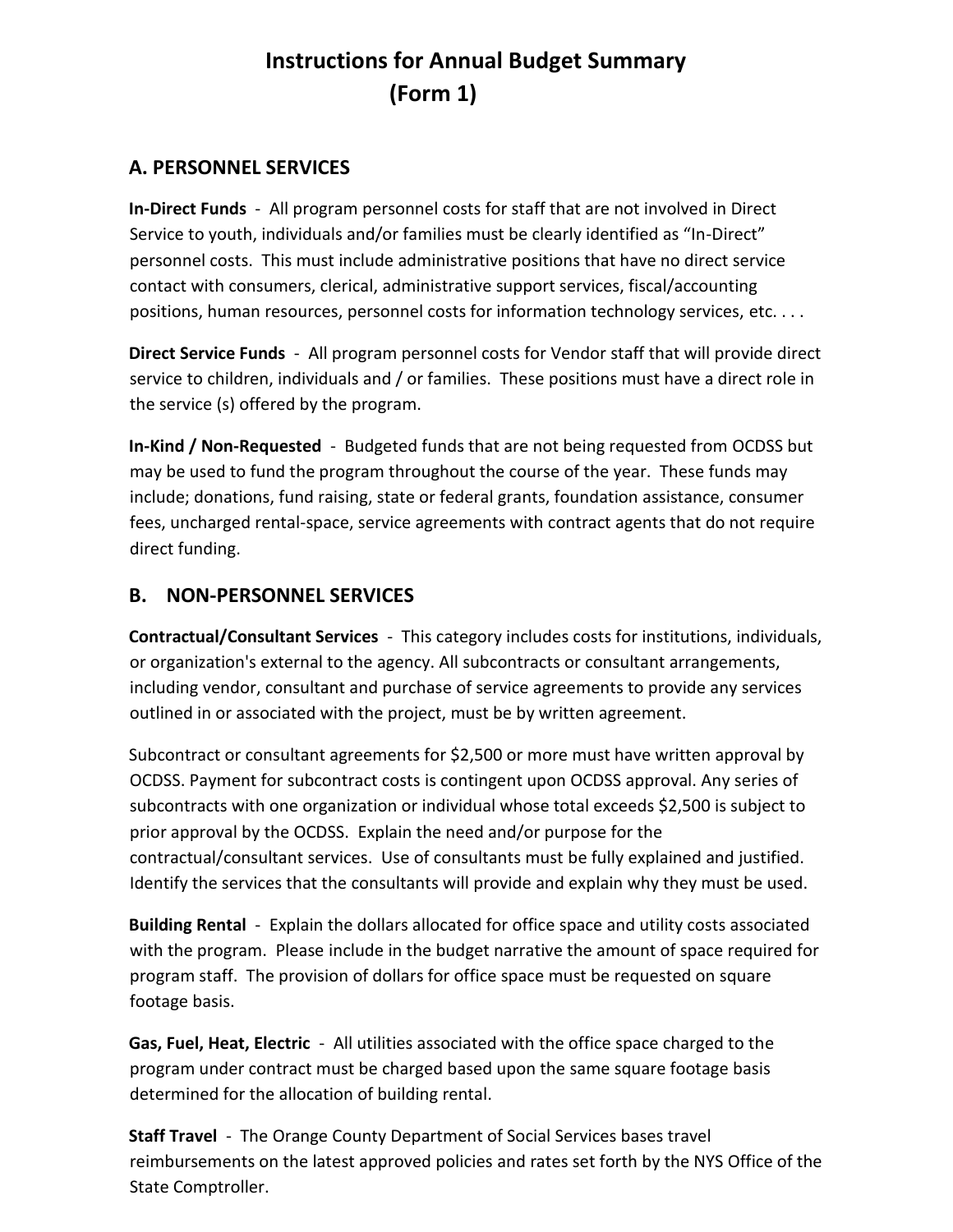- **•** Budgeting for travel costs may be based on the following: transportation for air travel, train, private vehicle, agency vehicle, bus, and taxi, base costs on projected expenses.
- '• Approved mileage rates are updated on the Office of the State Comptroller web page: (http://osc.state.ny.us/agencies/travel/mileage.htm).
- **•** Parking fees and tolls budget for projected expenses.

**Information Technology** - Costs included in this line item are items associated with the purchase, service and supplies associated with an agencies computer system. Costs such as: hardware, software, "Connections" equipment, document imaging and maintenance / service of such equipment. Staff costs associated with Information Technology cannot be assigned to this line item.

**Equipment Expenses** - Equipment is defined as tangible personal property having a useful life of more than two years and an acquisition cost of \$250 or more per unit. Purchases cannot be broken up into allotments of less than \$250 to avoid being classified as equipment. Equipment needed to meet the contractual objectives may be either purchased or rented whichever is more economical. All agencies must provide a written description regarding the reason for equipment expenditures, which must be fully supported by the proposed scope of services provided through the contract.

This line item may include costs associated with the purchase, lease and /or rental of the following equipment: duplicating machines, fax machines, telephone systems, voice mail systems, accounting machines and other non-computer related technology.

**Communication Expenses** - Expenses associated with this line item are limited to the following: monthly telephone charges, line charges, service charges, pagers and / or cell phone usage.

**Meal Allowances** - This line item is associated with expenses occurred for out-of-county travel, overnight training and/or union related negotiations. All agencies must provide a written description regarding the reason for meal allowance expenditures, which must be fully supported by the proposed scope of services provided through the contract.

**Advertising** - Expenses associated with this line are limited to costs associated with advertising for personnel related positions for the specific contract. Other advertising expenses and / or public relations expenses that support the public understanding of an agency's services, serve to promote the agency in any manner or are designed for referral / consumer enrollment are strictly prohibited. Costs associated with the above-mentioned activities may be charged in the administrative overhead portion of the contractual agreement, but these costs must be identified within the narrative for the AOH portion.

**Supplies** - Expenses associated with this line item are limited to office supplies with durable goods purchased to support the contractual outcomes of the program. Office supplies are limited to the purchase of durable items, non-equipment related. For example: toner cartridges not included in equipment rental expenses, paper, pencils, paper clips, etc.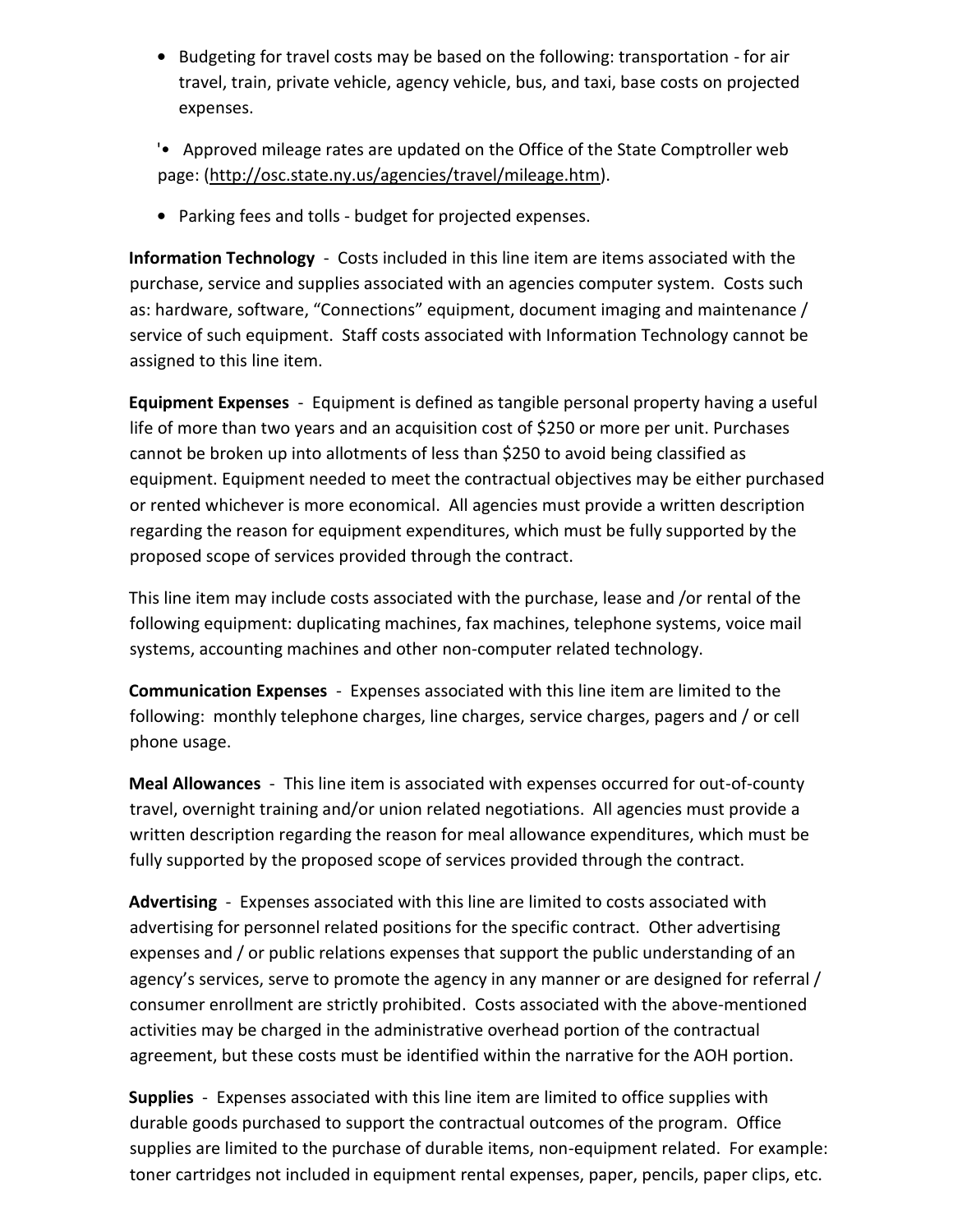Please note, list major items only in the narrative portion. A major item can be described as any item with a cost that may exceed \$100 per item.

**Flexible Funds** - Expenses associated in this area are limited to the direct purchase of goods and services **for consumers** receiving the services associated with the program. All expenses in this line item above \$75 must have the permission of OCDSS.

The use of flexible funds is not permitted for every agency contracted with OCDSS. These funds are generally reserved for child welfare services geared towards preventing out of home placement for high-risk children.

**Insurance (Non-Health)** - The Risk Management Division of the Orange County Government has specific insurance requirements that must be met prior to proceeding with any contractual agreement. The specific insurance requirements are attached to this document. Contracted agencies are permitted to build the cost of insurance (non-health) into their non-personnel portion of a budget request.

**Other Expenses** - Include items that are not applicable under any other category. Other Expenses include items that are directly related to the services to be provided; however, are not specifically included in the aforementioned categories. These items may include postage, shipping, delivery and messenger services, insurance, reprint permissions, reproduction, audiovisual and print production costs, materials development costs, books, journals, periodicals, library services, audio-visual services, program refreshments and client travel.

All expenses placed in this line must be agency specific and listed as a line item. All agencies should make every effort to have expenses in those line items provided by OCDSS. Expenses associated with this category should be program specific and associated with a non-traditional method of service delivery. For example: client travel for family group conferencing, meals for family group conferencing, expenses associated with balanced and restorative practices or other non-traditional expenses.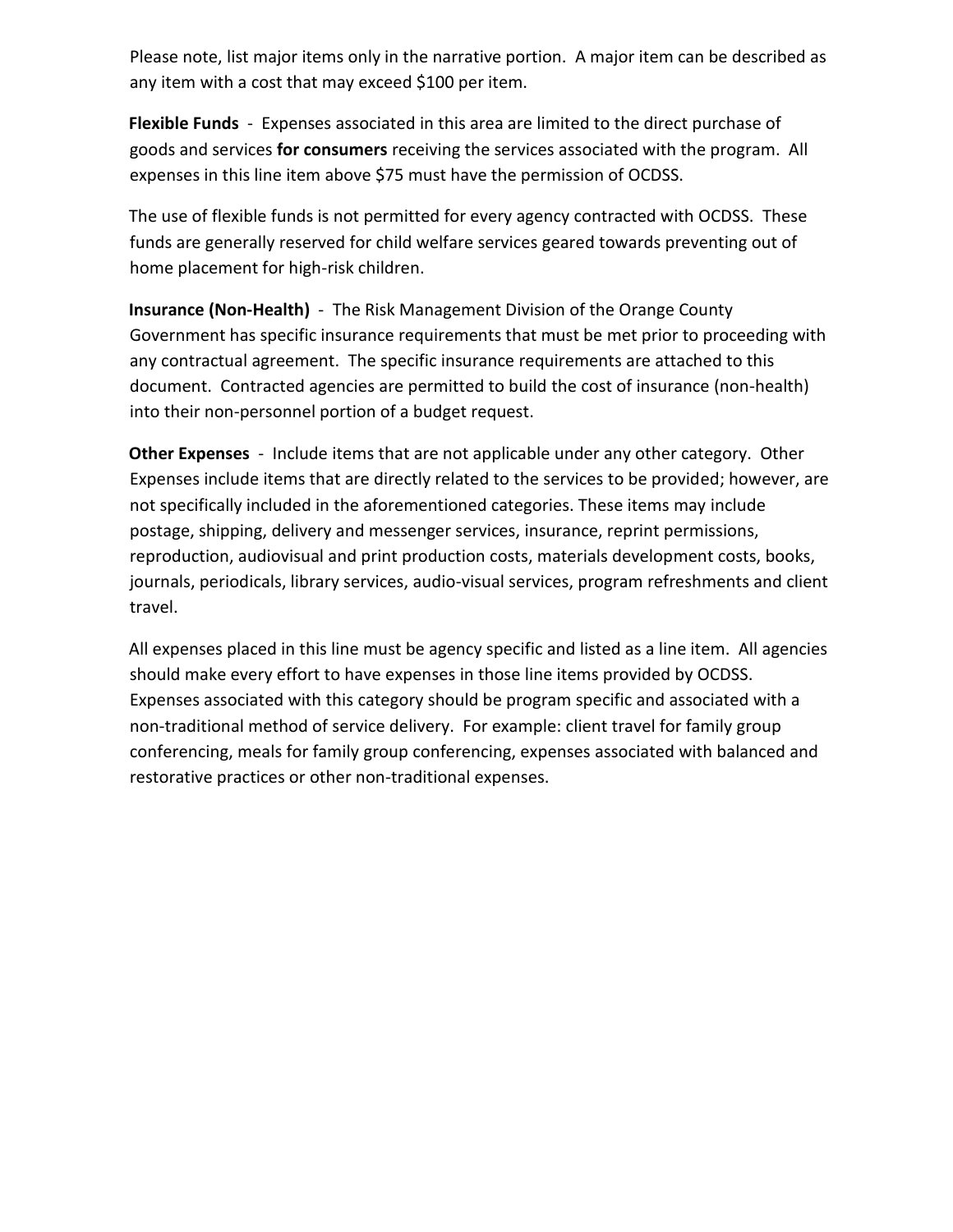# **ANNUAL BUDGET SUMMARY**

| <b>Vendor Name:</b>  | <b>Typ</b> |
|----------------------|------------|
| <b>Program Name:</b> | Tvr        |

**Vendor Name: Type Your Company Name Here**

**Program Name: Type Program Name Here**

 < Once typed here, on "Annual Budget Summary-Form 1" Program Name: Type Program Name Here < these 2 lines should propagate to all the other sheets.

| <b>EXPENSE CATEGORY</b>                                | IN-<br><b>DIRECT</b><br><b>DSS</b><br><b>FUNDS</b> | <b>DIRECT</b><br><b>SERVICE</b><br><b>DSS FUNDS</b> | <b>SUB TOTAL</b><br><b>DSS</b><br><b>REQUESTED</b><br><b>FUNDS</b> | <b>IN-KIND /</b><br><b>NON</b><br><b>REQUESTED</b><br><b>FUNDS</b> | <b>TOTAL</b><br><b>ANNUAL</b><br><b>COSTS</b> |
|--------------------------------------------------------|----------------------------------------------------|-----------------------------------------------------|--------------------------------------------------------------------|--------------------------------------------------------------------|-----------------------------------------------|
| <b>A. PERSONNEL</b><br><b>SERVICES</b>                 |                                                    |                                                     |                                                                    |                                                                    |                                               |
| Personnel                                              |                                                    |                                                     | 0.00                                                               |                                                                    | 0.00                                          |
| <b>Fringe Benefits</b>                                 | 0.00                                               | 0.00                                                | 0.00                                                               | 0.00                                                               | 0.00                                          |
| <b>Total</b><br>(Personnel)<br><b>B. NON-PERSONNEL</b> | 0.00                                               | 0.00                                                | 0.00                                                               | 0.00                                                               | 0.00                                          |
| <b>SERVICES</b>                                        |                                                    |                                                     |                                                                    |                                                                    |                                               |
| Contractual<br>/Consultant                             |                                                    |                                                     | 0.00                                                               |                                                                    | 0.00                                          |
| <b>Building Rental</b>                                 |                                                    |                                                     | 0.00                                                               |                                                                    | 0.00                                          |
| Gas, Fuel, Heat,<br>Electric                           |                                                    |                                                     | 0.00                                                               |                                                                    | 0.00                                          |
| <b>Staff Travel</b>                                    |                                                    |                                                     | 0.00                                                               |                                                                    | 0.00                                          |
| Information<br>Technology                              |                                                    |                                                     | 0.00                                                               |                                                                    | 0.00                                          |
| Equipment<br><b>Expenses</b>                           |                                                    |                                                     | 0.00                                                               |                                                                    | 0.00                                          |
| Communication<br><b>Expenses</b>                       |                                                    |                                                     | 0.00                                                               |                                                                    | 0.00                                          |
| <b>Meal Allowances</b>                                 |                                                    |                                                     | 0.00                                                               |                                                                    | 0.00                                          |
| Advertising                                            |                                                    |                                                     | 0.00                                                               |                                                                    | 0.00                                          |
| <b>Supplies</b>                                        |                                                    |                                                     | 0.00                                                               |                                                                    | 0.00                                          |
| <b>Flexible Funds</b>                                  |                                                    |                                                     | 0.00                                                               |                                                                    | 0.00                                          |
| Insurance (Non-<br>Health)                             |                                                    |                                                     | 0.00                                                               |                                                                    | 0.00                                          |
| <b>Other Expenses</b><br>(specify)                     |                                                    |                                                     | 0.00                                                               |                                                                    | 0.00                                          |
| <b>Other Expenses</b><br>(specify)                     |                                                    |                                                     | 0.00                                                               |                                                                    | 0.00                                          |
| <b>Total (Non-</b><br>Personnel)                       | 0.00                                               | 0.00                                                | 0.00                                                               | 0.00                                                               | 0.00                                          |
| <b>C.</b> Administrative<br><b>Overhead</b>            |                                                    |                                                     | 0.00                                                               |                                                                    | 0.00                                          |
| D. Project Total                                       | 0.00                                               | 0.00                                                | 0.00                                                               | 0.00                                                               | 0.00                                          |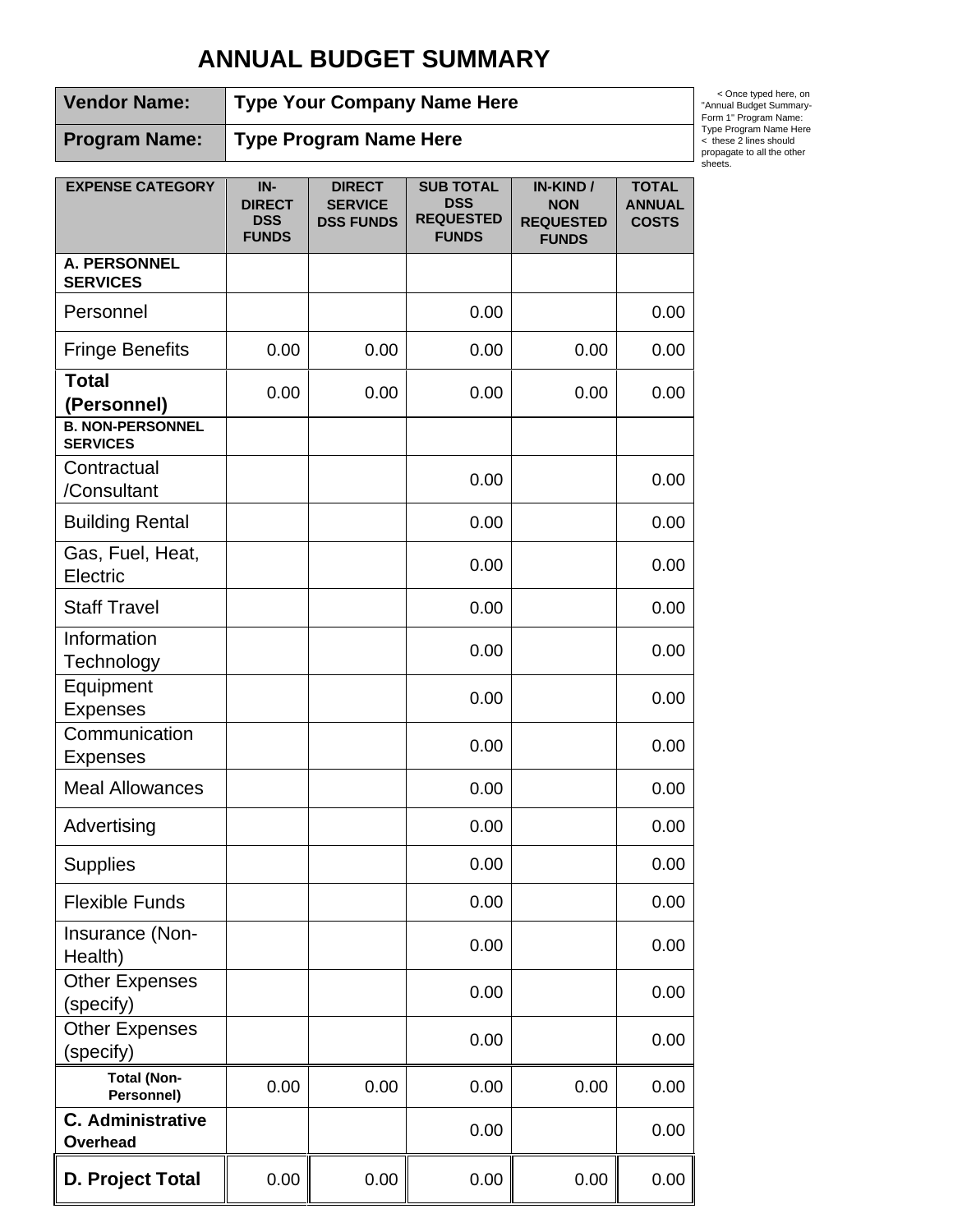# **Instructions for Program Personnel Costs (Form 2)**

#### **A. Program Personnel Costs**

List all staff positions, the percentage of time they will spend on the program and base (annual) salary. Indicate total fringe cost for all personnel. Transfer the budget figures from (Personnel Costs Form 2) to the (Annual Budget Summary Form 1). Make sure the budgeted amounts on both forms are identical.

The base salary should reflect the employee's actual annual salary. The annual salary should be consistent across all projects that the employee's time is charged to. An individual's percentage of time on a program (or programs) cannot be more than 100%. If the proposed program is currently operational, provide information on the percentage of salary raises expected as well as a justification for providing said raises: e.g., faculty/union negotiated, COLA, merit, performance, etc. . . . in the budget narrative.

If you anticipate cost of living or merit raises during the contract year, include the increases in the base annual salary charged to the project, and note the effective date of the raise(s). Salaries charged to the program are generally calculated as a percentage of annual salary (total cost of salary = annual salary X % of time on program).

Agency personnel expenses should be presented in two distinct title categories: (1) In-Direct / Administrative (2) Direct Service. Specific staff titles listed in each category should be determined by using the method previously mentioned regarding direct contact with children, individuals and/or families.

In-Kind Donations / Non-Requested OCDSS funds that will be attributed to staff salaries should be reflected in the "In-Kind / Non-Requested Funds" category.

#### **B. Fringe Benefit Percentages / Costs**

Show the fringe benefit amount(s) and the positions to which the amount(s) apply. Provide a complete listing of the benefits included for the automatic calculation of the fringe benefit rate. Should different employees have different benefits, please explain in the Budget Narrative.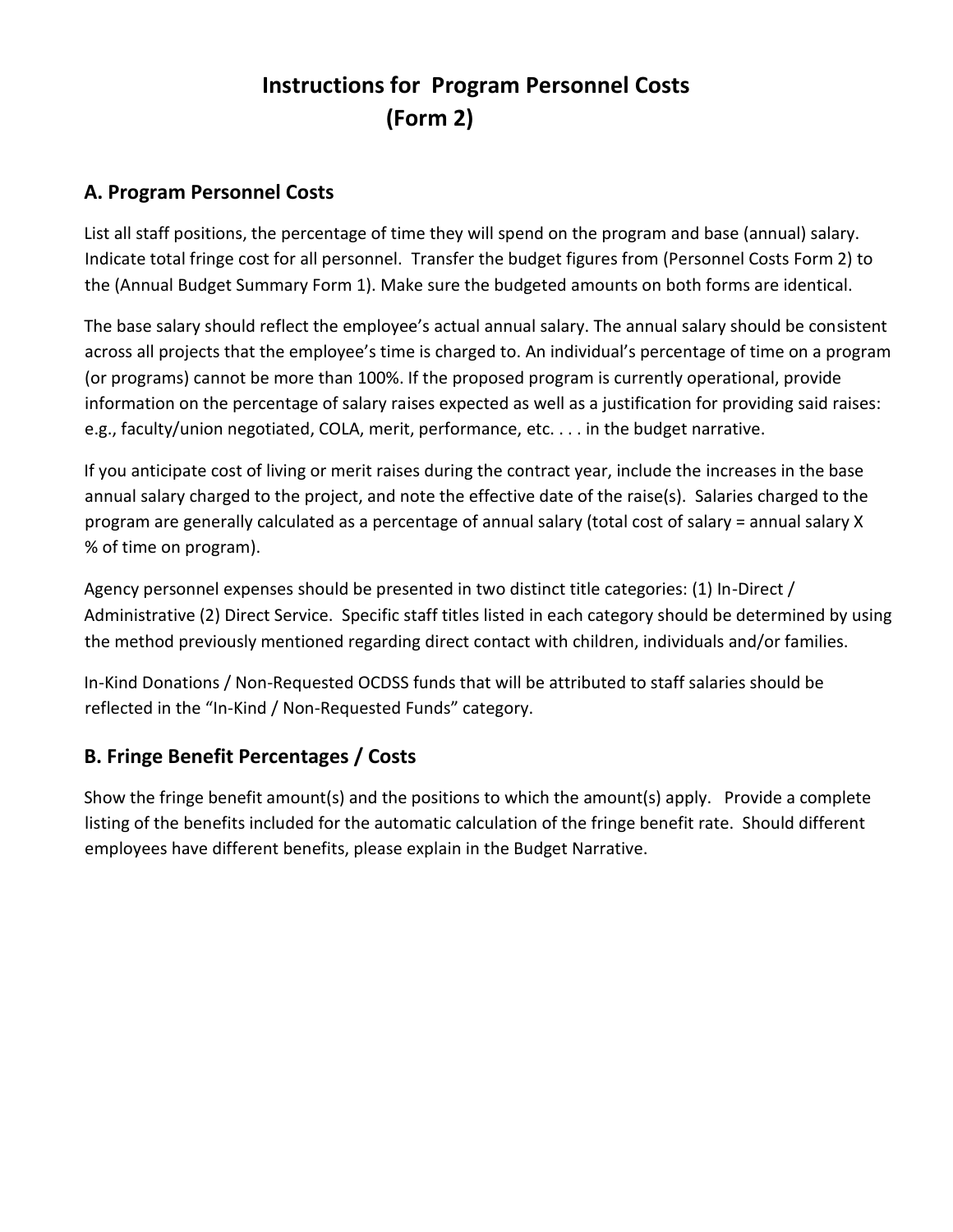## **ANNUAL BUDGET SUMMARY - PROGRAM PERSONNEL COSTS**

| <b>Vendor</b><br>Name: | <b>Type Your</b><br><b>Company Name</b><br><b>Here</b> |
|------------------------|--------------------------------------------------------|
| Program                | <b>Type Program</b>                                    |
| Name:                  | <b>Name Here</b>                                       |

| <b>TITLE</b>                         | <b>BASE SALARY</b> | <b>PERCENT</b><br><b>OF TIME</b><br><b>ON</b><br><b>PROJECT</b><br><b>CHARGED</b><br><b>TO OCDSS</b> | <b>REQUESTED</b><br><b>FUNDS</b><br><b>FROM</b><br><b>OCDSS</b> | <b>IN-KIND /</b><br><b>NON</b><br><b>REQUESTED</b><br><b>FUNDS</b><br>(% of time on<br>Project (NOT<br><b>Charged to</b><br>DSS) x Base<br>Salary)<br>(must insert<br>specific %) | <b>TOTAL</b><br><b>SALARY</b><br><b>CHARGED</b><br><b>TO</b><br><b>PROGRAM</b><br>(BASE<br><b>SALARY X</b><br>% OF TIME<br>ON<br><b>PROGRAM)</b> |
|--------------------------------------|--------------------|------------------------------------------------------------------------------------------------------|-----------------------------------------------------------------|-----------------------------------------------------------------------------------------------------------------------------------------------------------------------------------|--------------------------------------------------------------------------------------------------------------------------------------------------|
| <b>IN-DIRECT</b><br><b>PERSONNEL</b> |                    |                                                                                                      | 0.00                                                            |                                                                                                                                                                                   | 0.00                                                                                                                                             |
|                                      |                    |                                                                                                      | 0.00                                                            |                                                                                                                                                                                   | 0.00                                                                                                                                             |
|                                      |                    |                                                                                                      | 0.00                                                            |                                                                                                                                                                                   | 0.00                                                                                                                                             |
|                                      |                    |                                                                                                      | 0.00                                                            |                                                                                                                                                                                   | 0.00                                                                                                                                             |
| <b>DIRECT</b><br><b>PERSONNEL</b>    |                    |                                                                                                      | 0.00                                                            |                                                                                                                                                                                   | 0.00                                                                                                                                             |
|                                      |                    |                                                                                                      | 0.00                                                            |                                                                                                                                                                                   | 0.00                                                                                                                                             |
|                                      |                    |                                                                                                      | 0.00                                                            |                                                                                                                                                                                   | 0.00                                                                                                                                             |
|                                      |                    |                                                                                                      | 0.00                                                            |                                                                                                                                                                                   | 0.00                                                                                                                                             |
|                                      |                    |                                                                                                      | 0.00                                                            |                                                                                                                                                                                   | 0.00                                                                                                                                             |
|                                      |                    |                                                                                                      | 0.00                                                            |                                                                                                                                                                                   | 0.00                                                                                                                                             |
| SalarySub-<br><b>Total</b>           |                    |                                                                                                      | 0.00                                                            | 0.00                                                                                                                                                                              | 0.00                                                                                                                                             |
| <b>B. Fringe Cost</b>                |                    |                                                                                                      | 0.00                                                            | 0.00                                                                                                                                                                              | 0.00                                                                                                                                             |
| C. Total                             |                    |                                                                                                      | 0.00                                                            | 0.00                                                                                                                                                                              | 0.00                                                                                                                                             |

**Explanation of Fringe Benefit Calculations:** Benefits are calculated at \_\_\_\_\_% of gross salaries:

| <b>Fringe Categories</b>                                                            | Percentage<br>of gross<br>salaries: | <b>Funds</b><br><b>Requested</b> | $In-Kind/$<br>Non-<br><b>Requested</b><br><b>Funds</b> |
|-------------------------------------------------------------------------------------|-------------------------------------|----------------------------------|--------------------------------------------------------|
| FICA / Comp / Unemployment /<br><b>Disability</b><br>(All Federal and State Taxes). | #DIV/0!                             |                                  |                                                        |
| Health<br>Insurance                                                                 | #DIV/0!                             |                                  |                                                        |
| Dental<br>Coverage                                                                  | $\#$ DIV/0!                         |                                  |                                                        |
| Vision<br>Coverage                                                                  | #DIV/0!                             |                                  |                                                        |
| Other (specify)                                                                     | #DIV/0!                             |                                  |                                                        |
| Other (specify)                                                                     | #DIV/0!                             |                                  |                                                        |
| <b>Total Funds</b><br><b>Requested</b>                                              | #DIV/0!                             | 0.00                             | 0.00                                                   |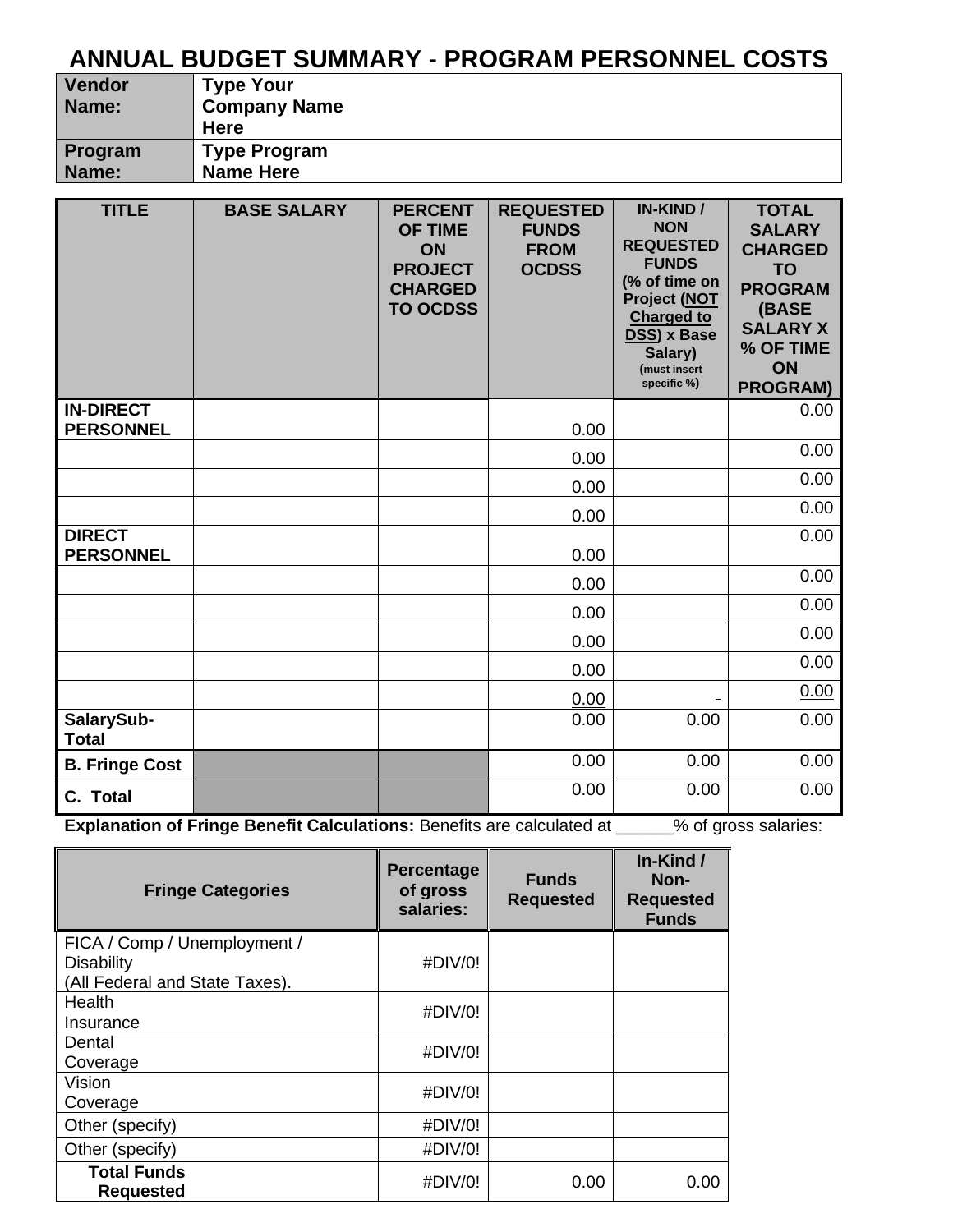## **Instructions for Administrative Overhead Projected Expense Worksheet (Form 3)**

**Administrative Overhead Projected Expense Worksheet:** All Vendors applying for funds through the Department of Social Services are required to list all projected expenses that were used to generate the requested administrative overhead rate. The **Maximum Administrative Overhead rate for Vendors receiving funds through OCDSS is 15% of the total contracted costs**. All Vendors must clearly identify how the percentage requested has been calculated and must match the calculated rate when billing.

The Administrative Overhead Expense Worksheet is divided into two portions. The first portion requests a list of administrative personnel whose salaries are simply allocated amongst the organizations various programs, based on the selected cost allocation methodology. Examples may include fiscal staff, a payroll clerk, Chief Executive Officer, Vice President, etc. . . .

The base salary of the position must be reported as an accurate projection for the period. The percentage can then be calculated as a projected expense. A Vendor requesting reimbursement for costs associated with personnel must provide the total base salary and percentage of time for the project. All personnel cost in AOH must be reported and calculated based upon the cost allocation method used for other personnel. The cost allocation methodology used by the Vendor should be reflected on the attached cost allocation attestation.

The second portion of the worksheet requests Non-Personnel expenses. These may include, but are not limited to legal costs, insurance costs, building rental, communication expenses, etc. . . . This portion of the worksheet lists projected "Requested DSS Funds", "In-Kind", and the "Total Annual Costs". Vendors should make every effort to budget the projected In-Kind costs associated with the project.

All Vendors are required to total all the projected expenses at the bottom of the worksheet and followed by the AOH percentage. The projected expenses must equal the AOH percentage requested. Since the costs associated with administrative functions can vary based on numerous factors, the cost is formulated and reported on the budget form only. When claiming, the Administrative Overhead will be automatically calculated based on the amounts entered for the actual monthly expenditures.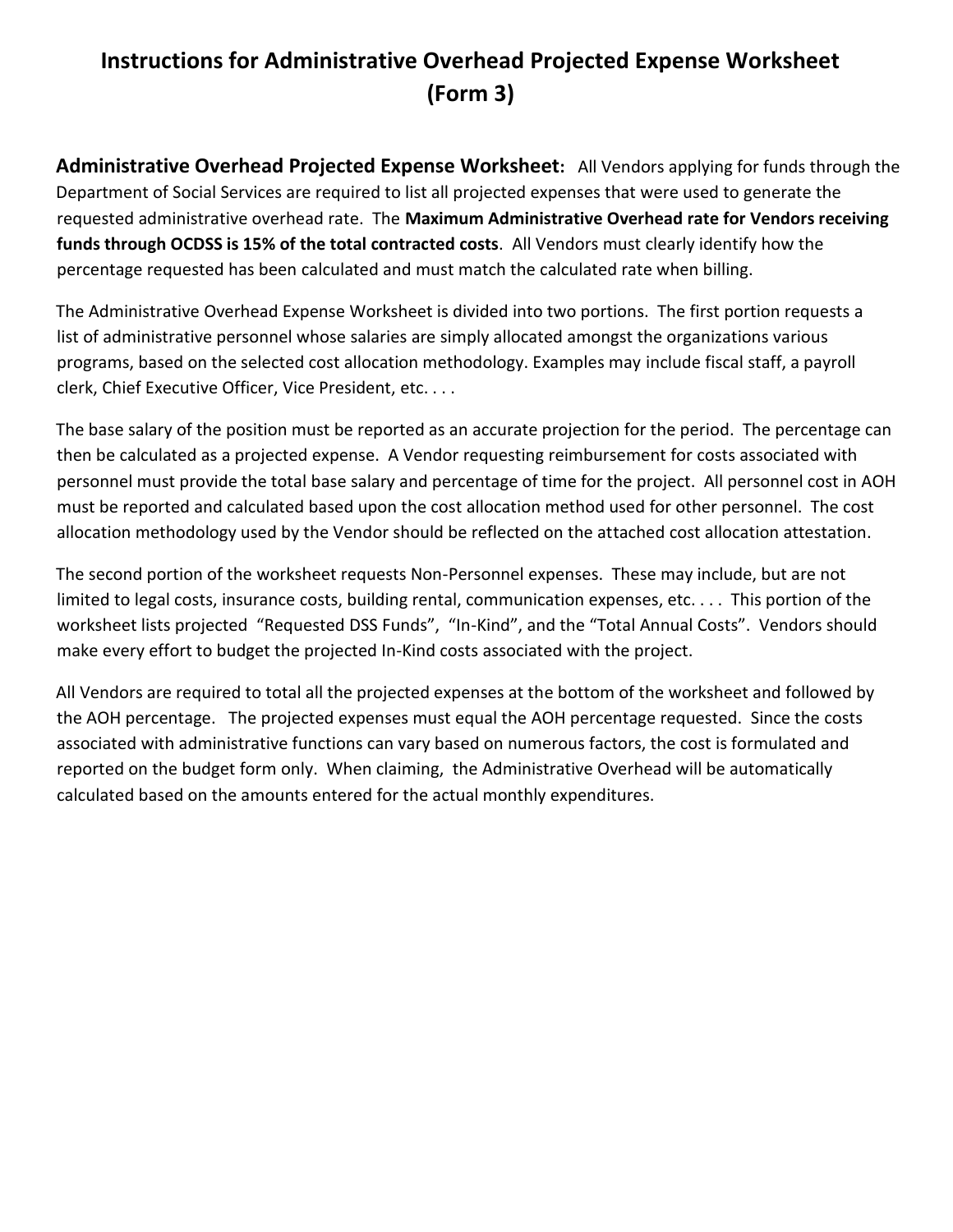# **ANNUAL BUDGET SUMMARY - Administrative Overhead**

**Projected Expense Worksheet**

| <b>Vendor Name:</b>                                                           | <b>Type Your Company Name Here</b> |                                                       |                                                       |                                                                   |                                                                                                                                     |
|-------------------------------------------------------------------------------|------------------------------------|-------------------------------------------------------|-------------------------------------------------------|-------------------------------------------------------------------|-------------------------------------------------------------------------------------------------------------------------------------|
| <b>Program Name:</b>                                                          |                                    | <b>Type Program Name Here</b>                         |                                                       |                                                                   |                                                                                                                                     |
| <b>EXPENSES</b>                                                               | <b>BASE</b><br><b>SALARY</b>       | <b>PERCENT OF</b><br><b>TIME ON</b><br><b>PROJECT</b> | <b>REQUESTED</b><br><b>FUNDS FROM</b><br><b>OCDSS</b> | IN-KIND /<br><b>NON</b><br><b>REQUESTED</b><br><b>FUNDS</b>       | <b>TOTAL SALARY</b><br><b>CHARGED TO</b><br><b>PROGRAM</b><br>(BASE<br><b>SALARY X % OF</b><br><b>TIME</b><br>ON<br><b>PROGRAM)</b> |
| <b>PERSONNEL</b>                                                              |                                    |                                                       | 0.00                                                  | 0.00                                                              | 0.00                                                                                                                                |
| <b>Director</b>                                                               |                                    |                                                       | 0.00                                                  | 0.00                                                              | 0.00                                                                                                                                |
|                                                                               |                                    |                                                       | 0.00                                                  | 0.00                                                              | 0.00                                                                                                                                |
|                                                                               |                                    |                                                       | 0.00                                                  | 0.00                                                              | 0.00                                                                                                                                |
|                                                                               |                                    |                                                       | 0.00                                                  | 0.00                                                              | 0.00                                                                                                                                |
|                                                                               |                                    |                                                       | 0.00                                                  | 0.00                                                              | 0.00                                                                                                                                |
|                                                                               |                                    |                                                       | 0.00                                                  | 0.00                                                              | 0.00                                                                                                                                |
|                                                                               |                                    |                                                       | 0.00                                                  | 0.00                                                              | 0.00                                                                                                                                |
| <b>SUBTOTAL</b><br><b>PERSONNEL</b>                                           |                                    |                                                       | 0.00                                                  | 0.00                                                              | 0.00                                                                                                                                |
| <b>FRINGE BENEFITS @</b>                                                      |                                    | 0.00%                                                 | 0.00                                                  | 0.00                                                              | 0.00                                                                                                                                |
| <b>GRAND TOTAL ADMIN</b><br><b>PERSONNEL</b>                                  |                                    |                                                       | 0.00                                                  | 0.00                                                              | 0.00                                                                                                                                |
|                                                                               | <b>NON-PERSONNEL</b>               |                                                       | <b>REQUESTED</b><br><b>DSS FUNDS</b>                  | <b>IN-KIND/</b><br><b>NON</b><br><b>REQUESTED</b><br><b>FUNDS</b> | <b>TOTAL ANNUAL</b><br><b>COSTS</b>                                                                                                 |
|                                                                               |                                    |                                                       |                                                       |                                                                   | 0.00                                                                                                                                |
|                                                                               |                                    |                                                       |                                                       |                                                                   | 0.00                                                                                                                                |
|                                                                               |                                    |                                                       |                                                       |                                                                   | 0.00                                                                                                                                |
|                                                                               |                                    |                                                       |                                                       |                                                                   | 0.00                                                                                                                                |
|                                                                               |                                    |                                                       |                                                       |                                                                   | 0.00                                                                                                                                |
|                                                                               |                                    |                                                       |                                                       |                                                                   | 0.00                                                                                                                                |
|                                                                               |                                    |                                                       |                                                       |                                                                   | 0.00                                                                                                                                |
|                                                                               |                                    |                                                       |                                                       |                                                                   | 0.00<br>0.00                                                                                                                        |
|                                                                               |                                    | <b>TOTAL REQUESTED</b>                                | 0.00                                                  | 0.00                                                              | 0.00                                                                                                                                |
| <b>ADMINISTRATIVE OVERHEAD</b><br>PERCENTAGE OF TOTAL PROJECT<br><b>COSTS</b> |                                    |                                                       | #DIV/0!                                               |                                                                   |                                                                                                                                     |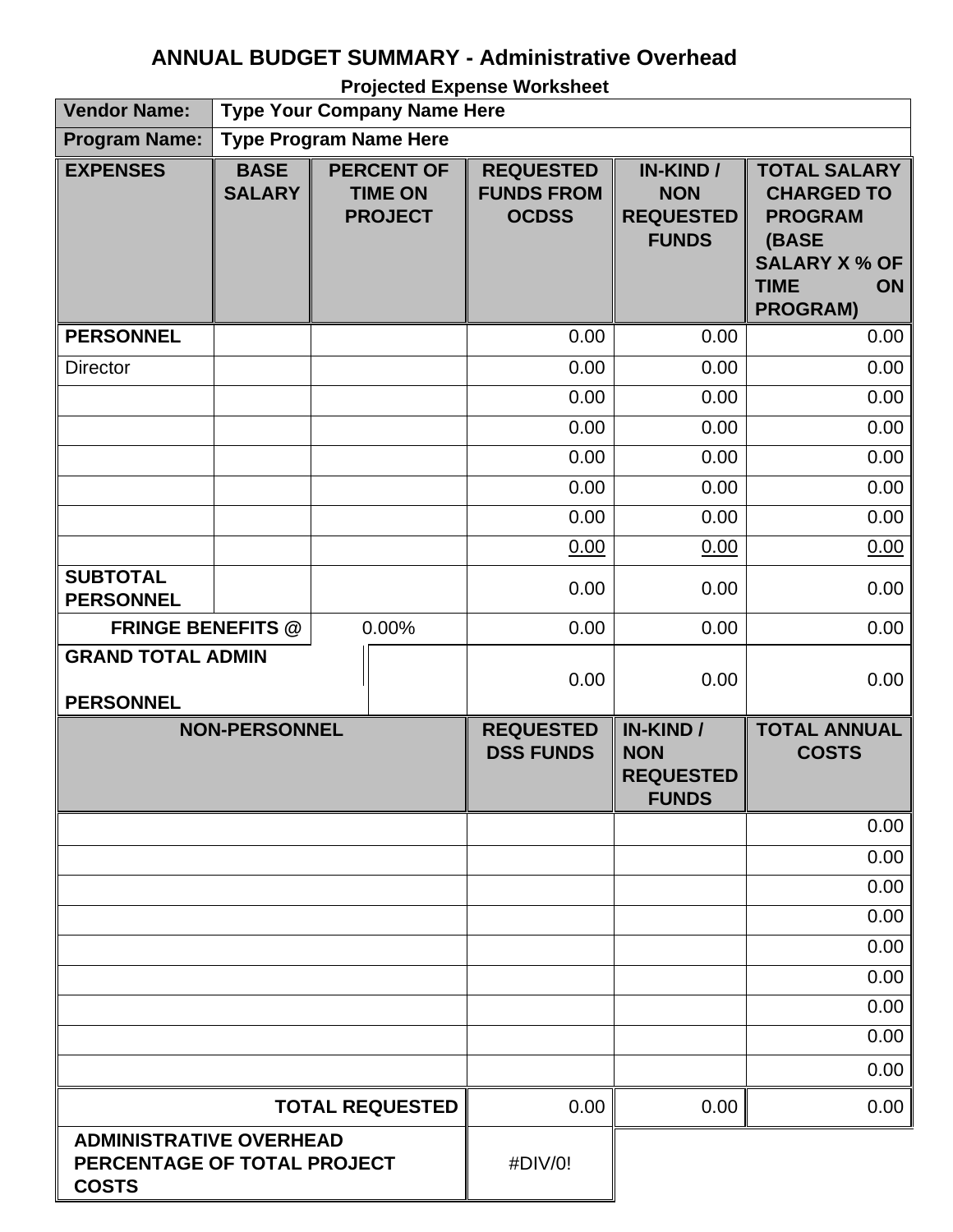# **Instructions for Budget Narrative (Form 4)**

**Summary:** The budget narrative form provides each Vendor with an opportunity to explain in brief detail the expenses associated with each line of the Annual Budget Summary. The form provided lists each budget area and provides space for a description of the rational used to develop the annual projected expenses.

**Allowable / Non-Allowable Use of Funds** - For Children's Services, preventive and foster care contracts, the following description of allowable and non-allowable funds must be considered when completing the proposed budget.

TANF funds are applied to some degree to a majority of OCDSS contracts. If TANF funding is being applied to the program, these may be used only for non-medical services and nonrecurrent short-term benefits. All monies awarded through the development of a contract with OCDSS that are using TANF funds are limited to "non-assistance" funds. Funds may not be used for anything that is designed to meet a family's ongoing basic needs, including cash assistance, vouchers or similar benefits. In addition to services, nonrecurrent, short-term benefits that are designed to address a specific crisis situation or episode of need are allowable. Short-term benefits, which might otherwise be considered "assistance", are considered "non-assistance" if they are not intended to meet recurring needs and do not extend beyond four months.

If the program is going to serve families or individuals that meet the TANF eligibility requirements, all agencies will be required to allocate / claim costs through a client specific method. Additionally, **All Children Services contracts must be completed using the Child / Client Specific claim forms**. This method and forms are provided in the claiming section of this document. Vendors not required to complete claims in this manner will be notified by OCDSS.

It is safe to assume that if, the Vendor in question is not providing the following direct services: preventive, foster care, independent living, welfare to work, housing, case management, PINS, JDs and or other child protective programs, the Vendor will not be required to submit a client specific claim. All Vendors will be required to use the same claiming forms attached, while only selected Vendors will not be required to submit child specific claiming information.

**Non-Allowable Costs** - The following are items that cannot be included as OCDSS funded costs within the project budget:

- Capital expenditures such as acquisition, construction or structural renovation of facilities.
- Advertising costs, except for recruitment of project personnel.
- Entertainment costs, including social activities, marketing and / or public relations.
- Interest costs, including costs incurred to borrow funds.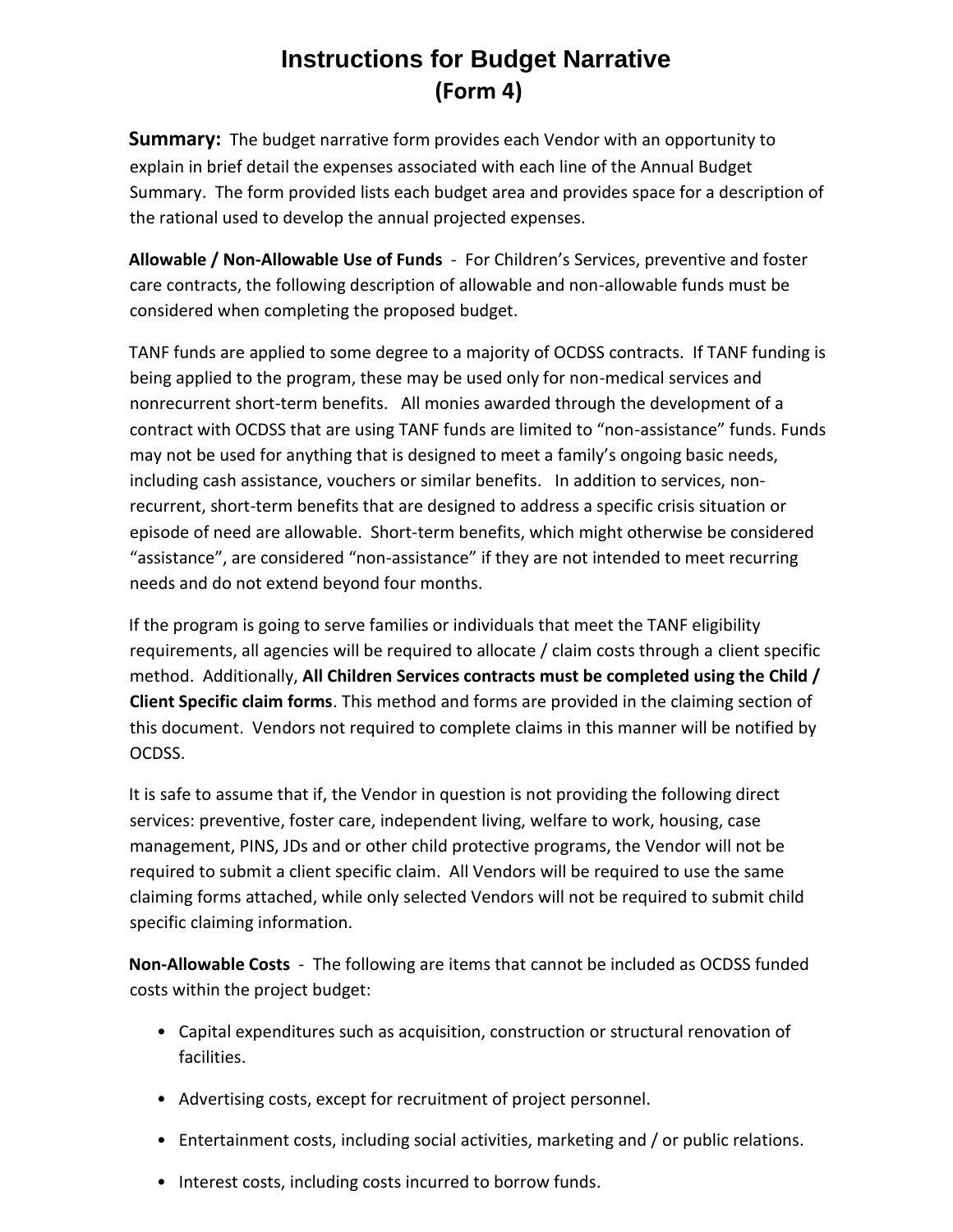- Costs of organized fund raising.
- Costs for dues, attendance at conferences or meetings of professional organizations, unless attendance is necessary in connection with the project.
- Costs for preparation of continuation agreements and other proposal development costs.
- Recurrent family transportation or childcare.
- Tuition stipends.
- Medical services.

#### **PERSONNEL SERVICES**

**In-Direct Funds for Staff** - Vendors with funds attributed to this line item are required to list all "In-Direct" staff associated with the program, provide a brief description of their duties as they relate to the program and ensure that a description of how their time allocation was determined. For example, a time study may be conducted quarterly to access and determine the portion of the staff member's base salary to the program. A description of how this percentage was formulated must be included in the narrative. OCDSS may request ongoing documentation at any time of the method used to determine the allocation percentage.

**Direct Service Funds for Staff** - Vendors must submit a list of every position funded through the proposed budget, provide a brief but clear description of their duties and role within the Vendor. Any staff member receiving a portion of funds must be identified and included in the description.

**In Kind / Non- Requested Funds** - Vendors with funds attributed to the program in this line item are asked to explain in detail how such funds are generated. Examples may include donations, fund raising, state or federal grants, foundation assistance, consumer fees, uncharged rental space, service agreements with contract agents that do not require direct funding, etc. . . . Please indicate in this narrative if these funds are projected or insured as part of the annual budget summary.

**Fringe Benefits** - Vendors offering health benefits must provide the name of their insurance carrier, a description of the health insurance offered (medical, dental, vision) and the amount of Vendor funds allocated to health insurance. Additionally, all Vendors should include a description of the employee's financial share of the benefits offered by the Vendor as well as a description of how the fringe benefits will be reduced to accommodate those employees who do not elect to accept Vendor health benefits. Vendors that offer a cash-buy-out may include the costs of the buyout as a component of the fringe costs.

#### **NON-PERSONNEL SERVICES**

**Contractual / Consultant** - Provide the number of consultant days and the expected outcomes of the proposed consultant services. Also, state if consultant travel, meals and lodging costs are included in the daily rate.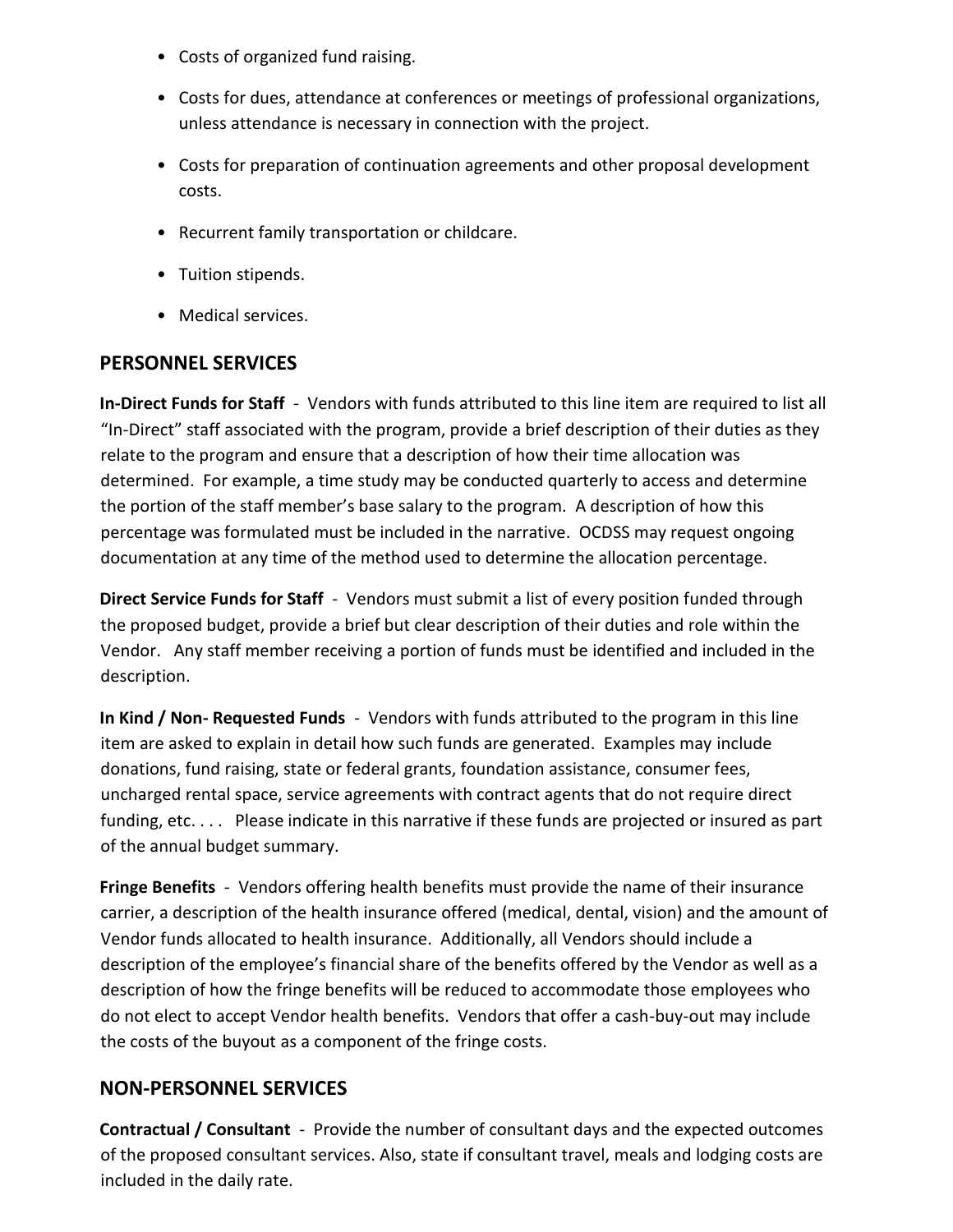Provide a specific narrative for the following issues:

- Justify any rates over \$150/day.
- Attach a service agreement and a copy of the proposed contract with any consultant for which funds are requested.

**Building Rental** - Provide the total square footage occupied by program staff, address of office location and plans to relocate if the allocated office space is due to change during the contract year.

**Gas, Fuel, Heat, Electric** - If utilities are not included as a portion of the rental agreement for office space, briefly describe the charges that may be associated with this line item. Please identify the type of utility expenses that will be charged to the line.

**Staff Travel** - Explain which staff will be traveling and the destination, purpose and frequency of travel. List the mode of transportation for local/day travel (e.g., agency vehicle, or personal auto); include purpose, destinations, number of staff, mileage rates if applicable, and total cost.

For extended travel, list the following for each trip:

- Destination
- Length of stay
- Purpose
- Number of travelers
- Mode of transportation and unit price
- Anticipated local costs (cab fare, car rental, subways, parking, etc.)
- Lodging and Meals budget for projected expenses.
- Conference attendance costs must be justified.
- Reminder: Consultant's travel should be included in the Contractual/Consultant category, not under Staff travel.

**Information Technology** - Expenses requested in this line item must be limited to the development and / or maintenance of information systems used to support Vendor efforts. Examples could include computer hardware and software, "Connections" related equipment and or imaging. The above mentioned are limited examples, but all Vendors requesting funds under this line item must clearly identify how the expenses incurred will support the goals and objectives for the proposed program.

**Equipment** - Any budget requests for equipment purchase with OCDSS funds must be fully explained and justified by program need. If equipment purchases are approved, documentation of three (3) telephone bids is required for all items of \$501 to \$5,000. Items of \$5,001 or more require three (3) written bids.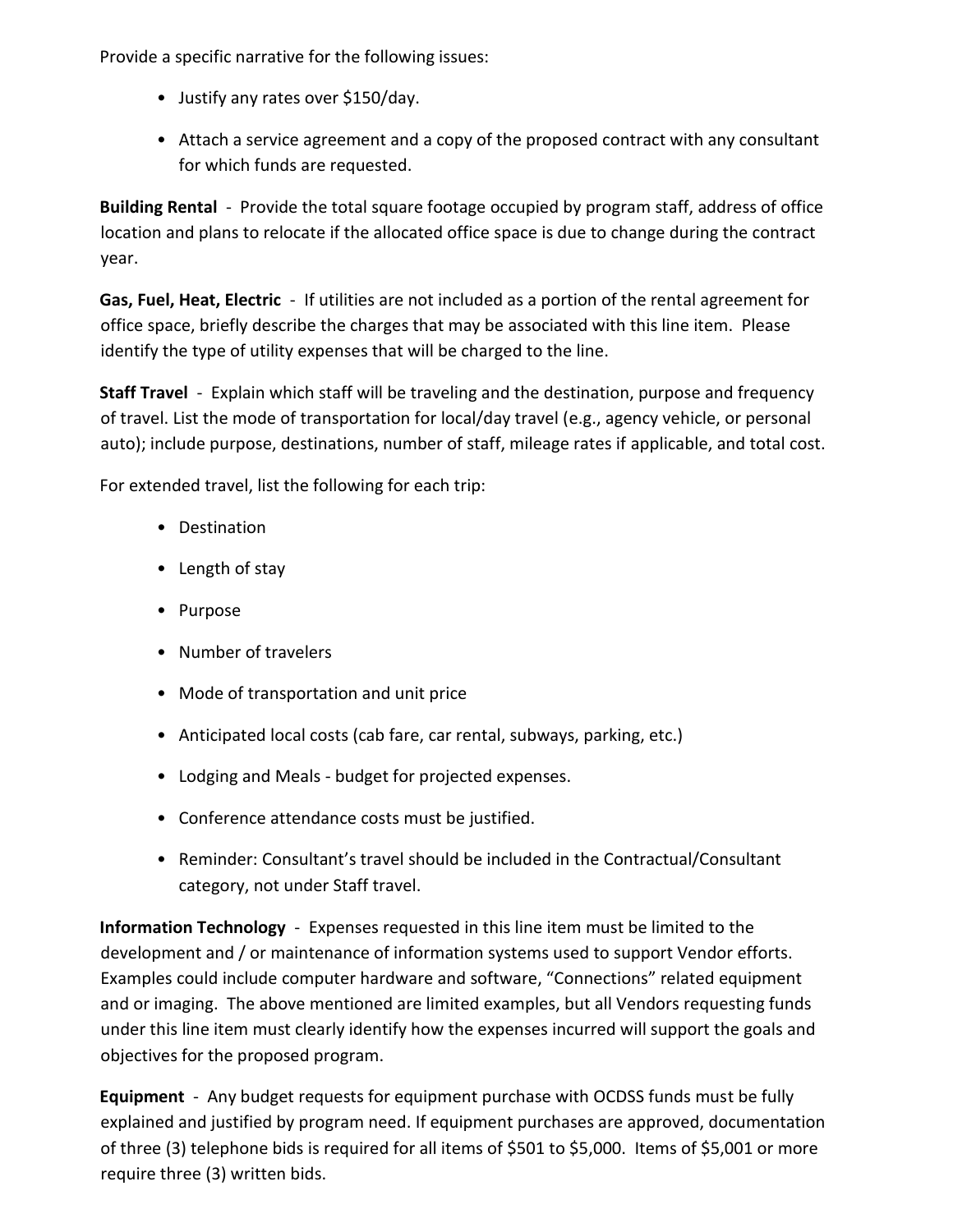Justify all equipment purchases. Itemize any equipment to be purchased or rented by type and cost. Explain the program function and need for all items. Be as specific as possible. Clearly describe the equipment and itemize its cost. If the item is to be used by more than one program, the cost must be pro-rated.

**Communication** - List the number of phone lines used by program staff, the estimated charges per line and service fees associated with each line. If funds are requested for pagers and/or cell phones, describe why such equipment will be needed to achieve program objectives. Expenses associated with communication equipment cannot be charged to this line item (these must be included in Equipment).

**Meal Allowances** - This line item is associated with expenses occurred for out-of-county travel, overnight training and/or union related negotiations. All Vendors must provide a written description regarding the reason for meal allowance expenditures, which must be fully supported by the proposed scope of services provided through the contract.

**Advertising** - Expenses associated with this line item must be directly related to advertising expenses incurred for staff recruitment only. As mentioned above, expenditures for public relations, marketing and/or fund-raising activities cannot be claimed under this line item. The narrative should include the typical costs associated with advertising, the medium of preference for each agency and a brief description of potential advertising. Programs under contract for a period of time greater than one year should lower advertising costs on an annual basis as staff are hired and retained.

**Supplies** - List major supply items (\$100 or more). Justify these costs in terms of number of staff and programmatic functions that require supply lines. Describe items to be purchased, including the cost per item and the number of items, if available. Provide details showing how estimated costs were developed.

**Flexible Funds** - As stated above, the use of flexible funds is limited by OCDSS. These funds are found in contracts that provide services to children and families at high-risk of residential placement.

List any flexible funds under this category. Describe the Vendor policy on provision of wraparound funding, including budgeted amount per family/participant, eligibility criteria, and program tracking system to monitor distribution of funds. If flexible funds are requested, provide justification for their use and how these funds will support the services provided. This narrative must also describe how approval will be sought from OCDSS for expenditures that exceed \$75 per child / family.

**Insurance (Non-Health)** - All Vendors must report the name of the insurance carrier for the Vendor and describe the coverage in brief detail. A full description of Insurance requirements can be found near the end of this document. Please be sure to include all insurance certificates when requesting funds from OCDSS.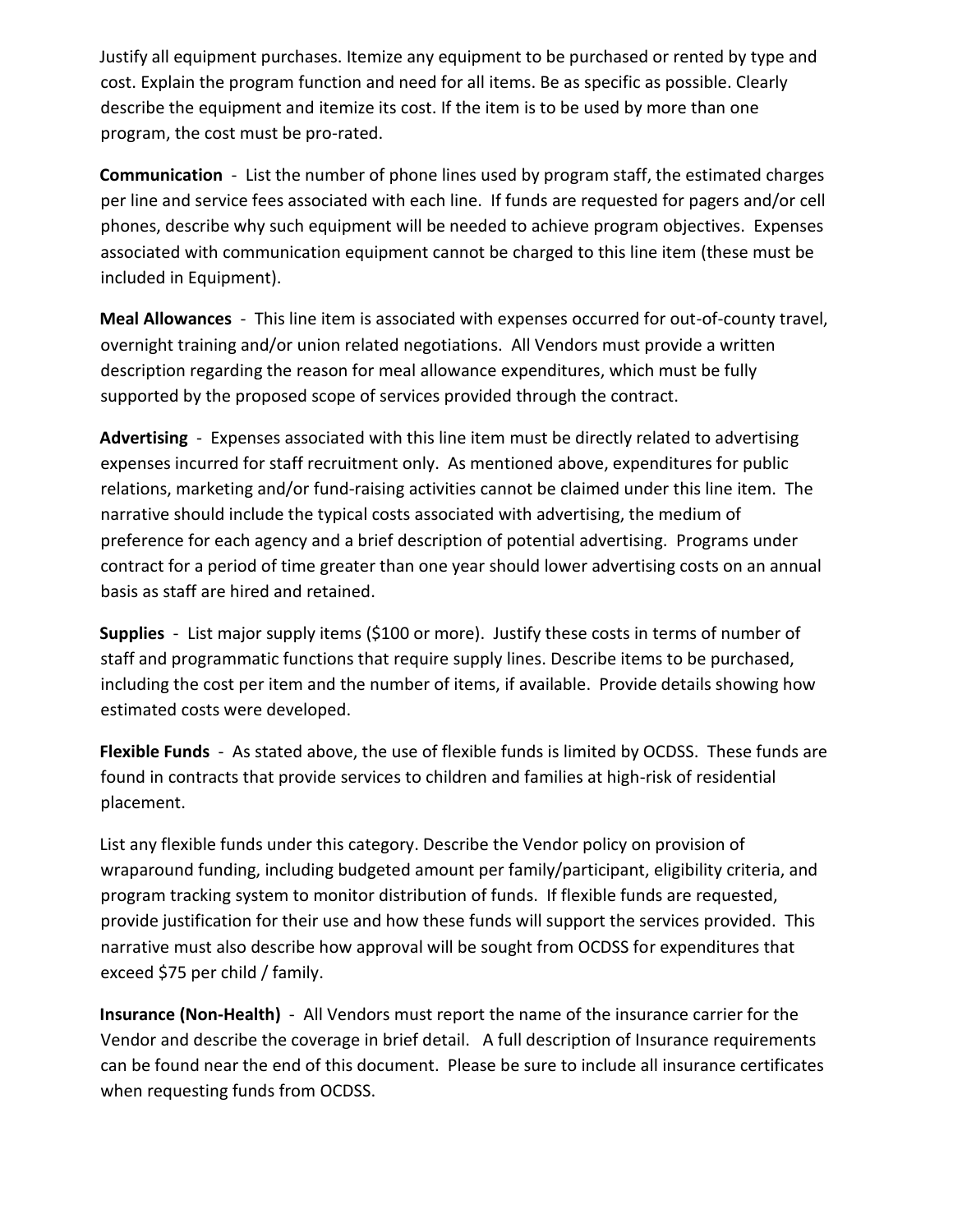**Other Expenses** - As mentioned above, all Vendors should make every effort to have nonpersonnel related expenditures in approved / provided OCDSS line items.

Include items that are not applicable under any other category. Other includes items that are directly related to the services to be provided, but that are not specifically included in the aforementioned categories. These items may include postage, shipping, delivery and messenger services, insurance, reprint permissions, reproduction, photocopying and printing costs, audiovisual and print production costs, books, journals, periodicals, computer time, library services, audio-visual services, data entry services, facility rental, off-site rental, program refreshments and client travel.

Information on these costs, including how the estimates were calculated (e.g., cost per hour, cost per page, cost per square foot, etc.) should be provided in the budget narrative.

**Administrative Overhead** - **OCDSS will only reimburse the federally approved rate up to a maximum of 15% of the proposed contract**. The budget narrative must provide a clear explanation of how the agency allocates it proposed overhead rate. This must include: a narrative break down of the projected expenses reported on the Administrative Overhead Projected Expense Worksheet, including executive staffing, fixed costs, insurance expenses and any other cost used to generate the overhead percentage. Non-personnel administrative expenses, such as legal services or office rental and utility expenditures for administrative space, must be allocated based upon the Vendors cost allocation methodology. All costs associated with personnel expenses are required to be consistent with the Vendors cost allocation methodology as reported on the allocation attestation.

**If the Vendor has an established federal overhead rate, a copy of the federal agreement must be submitted as part of the proposal**. If the Vendor is using the OCDSS maximum rate of 15% rate, all projected expenses must be reported. Additionally, Vendors should maintain accurate records of expenses as audits focused on Administrative Overhead by the Division of Program Integrity are likely.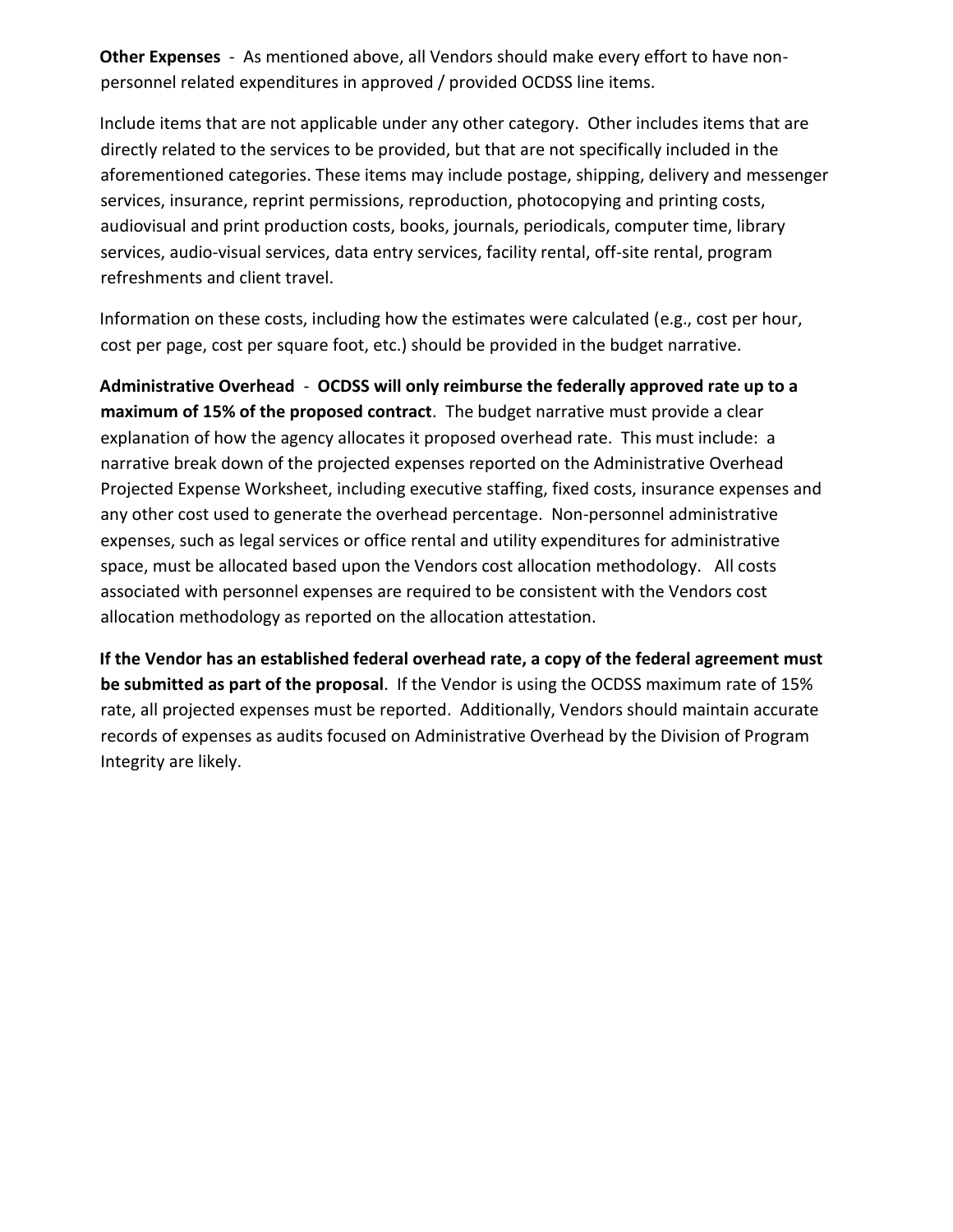## **ANNUAL BUDGET SUMMARY - BUDGET NARRATIVE**

| Vendor Name:         | ⊿ Type Your Company Name Here       |
|----------------------|-------------------------------------|
| <b>Program Name:</b> | <sup>'</sup> Type Program Name Here |

All projected expenses must be clearly explained in the format provided below. Contracted Vendors will be required to submit a budget modification request for any expenditures which exceed specific budget line items. And it should be clearly understood that claimed expenses above the contracted annual total cannot be paid by OCDSS.

| <b>FUNDING CATEGORY</b>                    | <b>DESCRIPTION</b> |
|--------------------------------------------|--------------------|
| In-Kind / Non<br><b>Requested Funds</b>    |                    |
| <b>PERSONNEL</b>                           | <b>DESCRIPTION</b> |
| <b>In-Direct Funds for</b><br><b>Staff</b> |                    |
| <b>Direct Service Funds</b><br>for Staff   |                    |
| <b>PERSONNEL</b>                           | <b>DESCRIPTION</b> |
| <b>Fringe Benefits</b>                     |                    |
| <b>NON-PERSONNEL</b>                       | <b>DESCRIPTION</b> |
| Contractual /<br><b>Consultant</b>         |                    |
| <b>Building Rental</b>                     |                    |
| Gas, Fuel, Heat,<br><b>Electric</b>        |                    |
| <b>Staff Travel</b>                        |                    |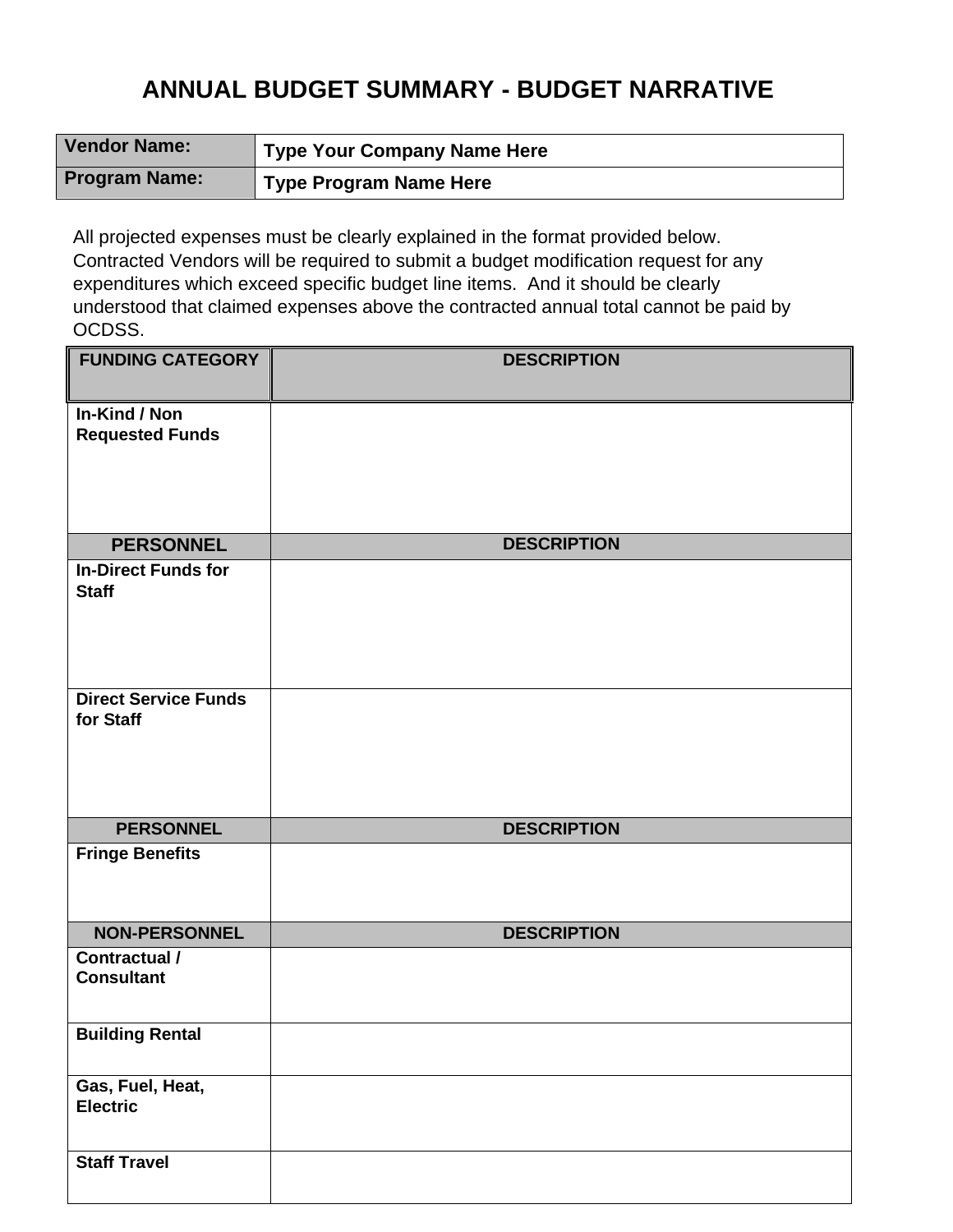| <b>Information</b><br><b>Technology</b> |  |
|-----------------------------------------|--|
| <b>Equipment Expenses</b>               |  |
| <b>Communication</b><br><b>Expenses</b> |  |
| <b>Meal Allowances</b>                  |  |
| <b>Advertising</b>                      |  |
| <b>Supplies</b>                         |  |
| <b>Flexible Funding</b>                 |  |
| <b>Insurance (Non-</b><br>Health)       |  |
| Other (specify)                         |  |
| Administrative<br>Overhead              |  |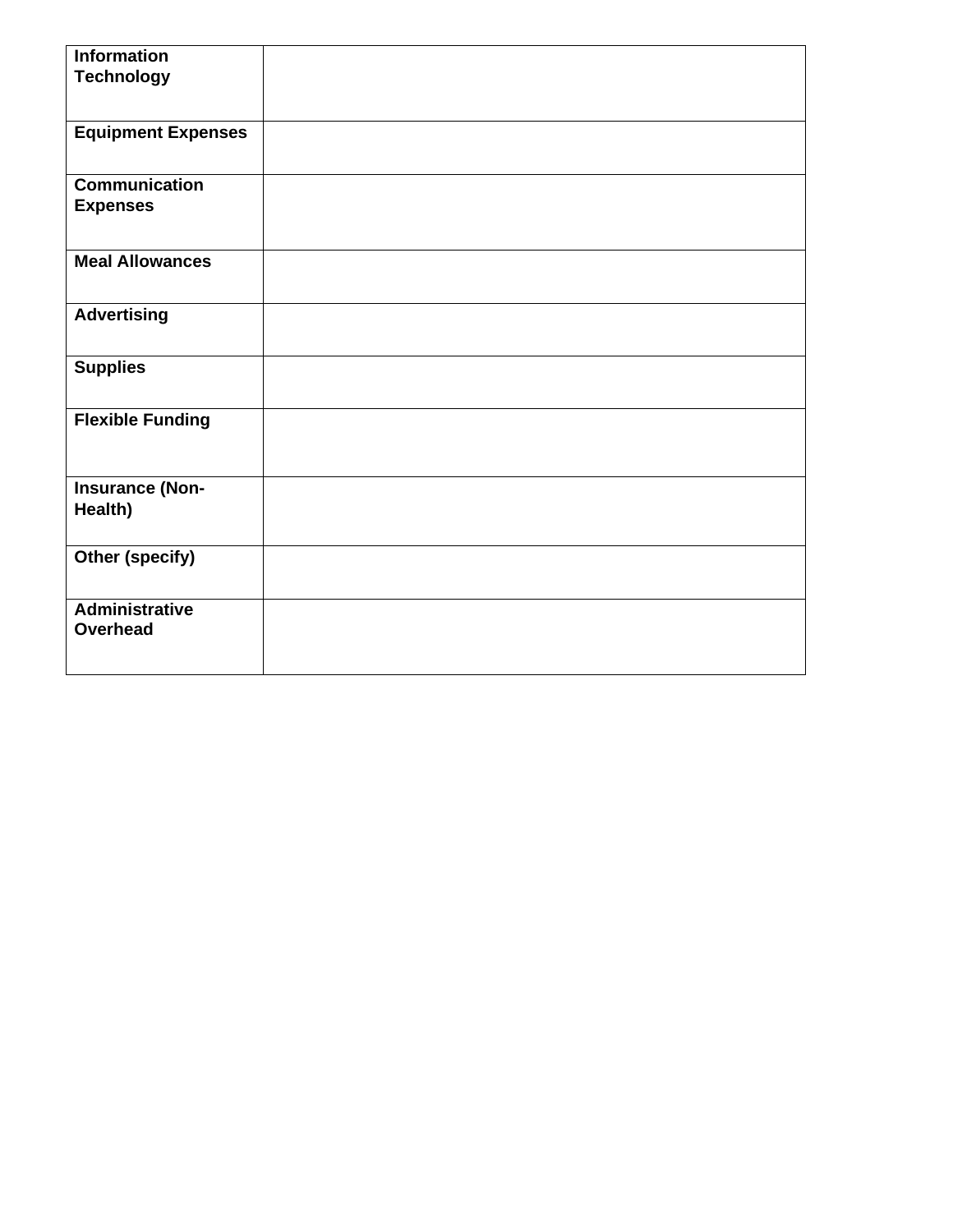| <b>Vendor Name:</b>     | <b>Type Your Company Name Here</b>                |                                                   |  |  |
|-------------------------|---------------------------------------------------|---------------------------------------------------|--|--|
|                         |                                                   |                                                   |  |  |
| <b>Program Name:</b>    | <b>Type Program Name Here</b>                     |                                                   |  |  |
|                         |                                                   |                                                   |  |  |
|                         | <b>BOARD OF DIRECTORS PROFILE</b>                 |                                                   |  |  |
| <b>NAME AND ADDRESS</b> | <b>CURRENT OCCUPATION</b><br>AND CURRENT EMPLOYER | <b>LENGTH OF SERVICE AND</b><br>POSITION ON BOARD |  |  |
|                         |                                                   |                                                   |  |  |
|                         |                                                   |                                                   |  |  |
|                         |                                                   |                                                   |  |  |
|                         |                                                   |                                                   |  |  |
|                         |                                                   |                                                   |  |  |
|                         |                                                   |                                                   |  |  |
|                         |                                                   |                                                   |  |  |
|                         |                                                   |                                                   |  |  |
|                         |                                                   |                                                   |  |  |
|                         |                                                   |                                                   |  |  |

The number of Directors constituting the entire Board must not be less than three/Not-for-Profit Corp. L. s702sub(a). OCDSS advises a manageable number of Board Directors to assure maximum working effectiveness. Of this number, OCDSS recommends Board composition to include individuals with experience in, or access to, legal matters, financial management, real estate knowledge, administrative capability and "consumer" representation. No member of the Board of Directors is at the time of this application or will be thereafter, the Chief Administrative Officer, Executive Director or any Employee of the Corporation.

**\_\_\_\_\_\_\_\_\_\_\_\_\_\_\_\_\_\_**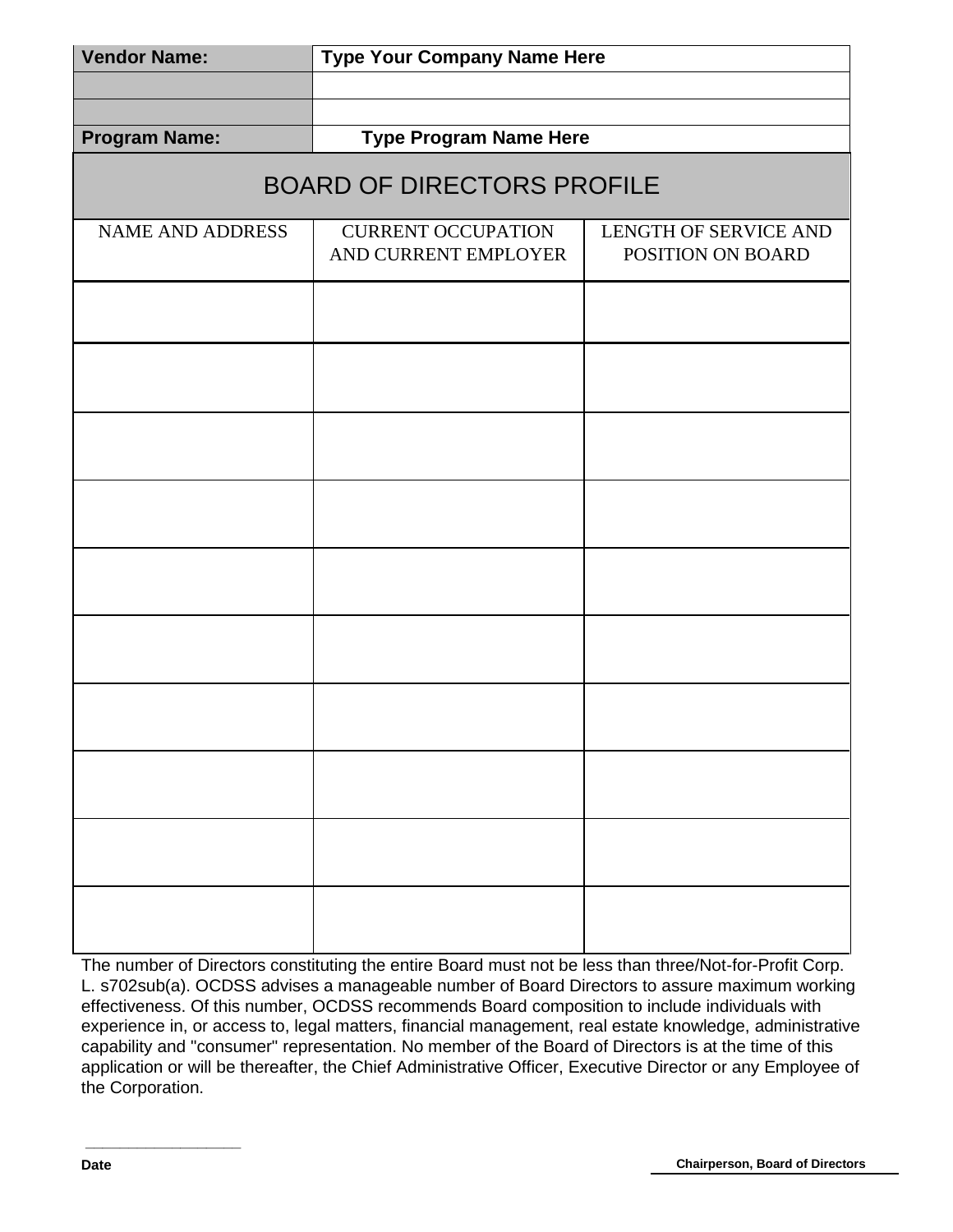### **DESCRIPTIONS OF COST ALLOCATION METHODOLOGIES**

- 1. Conventional time distribution: Recording of time spent on task onto time sheets.
- 2. Random sampling: Using a randomly selected statistically valid sample of the data to help solve a problem on the whole data.
- 3. Client Counts: Counting of clients/recipients/enrollees by category.
- 4. Transaction counts: Counting transactions/tasks performed.
- 5. Random time sampling: Estimating the amount of time spent during a period by employees on their different work activities, programs, projects or services. This technique involves the selection of moments in time during the work period and recording the specific task being performed. From these recordings made over a reasonable amount of time, the percentage of all tallies recorded for activity can be computed.
- 6. Systematic work sampling: Technique of obtaining observations at evenly spaced or "systemic" intervals, rather than random intervals.
- 7. Stratified work sampling: Drawing of a sample from two or more homogeneous groups or subgroups of the total universe under study.
- 8. Worker self-recorded work sampling: Employees record observations / transactions (i.e., tally on a preprinted sheet) at a given signal, such as a bell or flicking light. Intervals should be relatively few in number (i.e., 10 per day) and recordings should be made instantly. Tally sheets should be handed in immediately after each interval to ensure compliance and enhance objectivity.
- 9. Work measurement-time log system: This method records in detail the amount of time involved in performing each activity. Codes are developed that relate to the activity.
- 10. Space/square footage assigned to staff.
- 11. Standardized equipment assigned to staff (i.e., phones, PCs, number of instruments).
- 12. Other: If your organization/entity is using any other method for cost allocation, please provide a description of the methodology you are using for your cost allocation plan.

**Audits** - All Vendors under contract with OCDSS should expect to be audited on an annual basis. OCDSS has the right to audit a contracted Vendor at any time during or after the contract period. Whenever the Division of Program Integrity, Division of Children Services, or the agencies Fiscal Department requests audit related information - the Vendor will have ten business days to produce the relevant documentation. Vendors are also required to provide copies of audits prepared in accordance with federal requirements.

Any Vendor for which funds are withheld due to an audit conducted by this Department will have the right to appeal any decisions made in regard to withheld funds.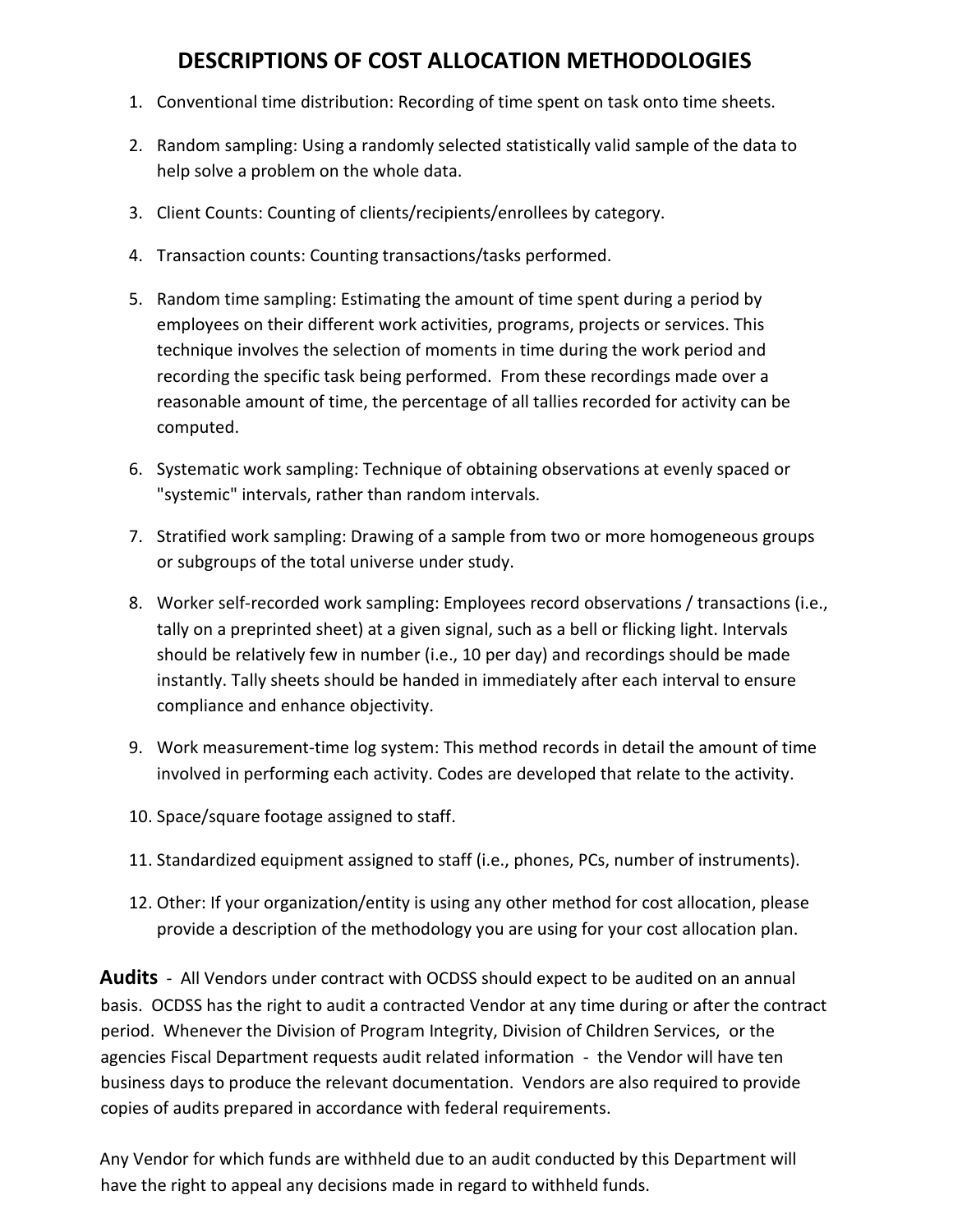## **INSURANCE REQUIREMENTS**

For all of the Services set forth herein, and as hereinafter amended, Contractor shall maintain, or cause to be maintained, in full force and effect during the term of this Agreement, at its expense, Worker's Compensation insurance, liability insurance covering personal injury and property damage, and other insurance, with stated minimum coverage, all as listed below. Such policies are to be in the broadest form available on usual commercial terms and shall be written by insurers of recognized financial standing satisfactory to the COUNTY who has been fully informed as to the nature of the Services to be performed.

Except for Worker's Compensation and professional liability, the COUNTY shall be an additional insured on all such policies with the understanding that any obligations imposed upon the insured

(including, without limitation, the liability to pay premiums) shall be the sole obligations of Contractor and not those of the COUNTY. Notwithstanding anything to the contrary in this Agreement, Contractor irrevocably waives all claims against the COUNTY for all losses, damages, claims or expenses resulting from risks commercially insurable under the insurance described in this Article 20. The provisions of insurance by consultant shall not in any way limit Contractor's liability under this Agreement.

| <b>Type of Coverage</b><br><b>Worker's Compensation</b>                                               | Limits of Coverage<br><b>Statutory</b> |
|-------------------------------------------------------------------------------------------------------|----------------------------------------|
| Employer's Liability or similar insurance                                                             | \$1,000,000 each occurrence            |
| Automobile<br>Liability                                                                               | \$1,000,000 aggregate                  |
| <b>Bodily Injury, Property</b><br>Damage                                                              | \$1,000,000 each occurrence            |
| Comprehensive general Liability,<br>including broad form<br>contractual liability, bodily injury, and | \$1,000,000 each occurrence            |
| property damage                                                                                       | \$1,000,000 aggregate                  |
| <b>Professional Liability</b>                                                                         | \$1,000,000 aggregate                  |
| (If commercially available for your profession)                                                       | \$1,000,000 each claim                 |

Contractor shall attach to this Agreement - Certificates of Insurance evidencing the Contractor's compliance with these requirements.

Each policy of insurance shall contain clauses to the effect that ( i ) Such insurance shall be primary without right of contribution of any other insurance carried by or on behalf of the COUNTY with respect to its interests, ( ii ) It shall not be canceled, including without limitation, for non-payment of premium, or materially amended without fifteen (15) days prior written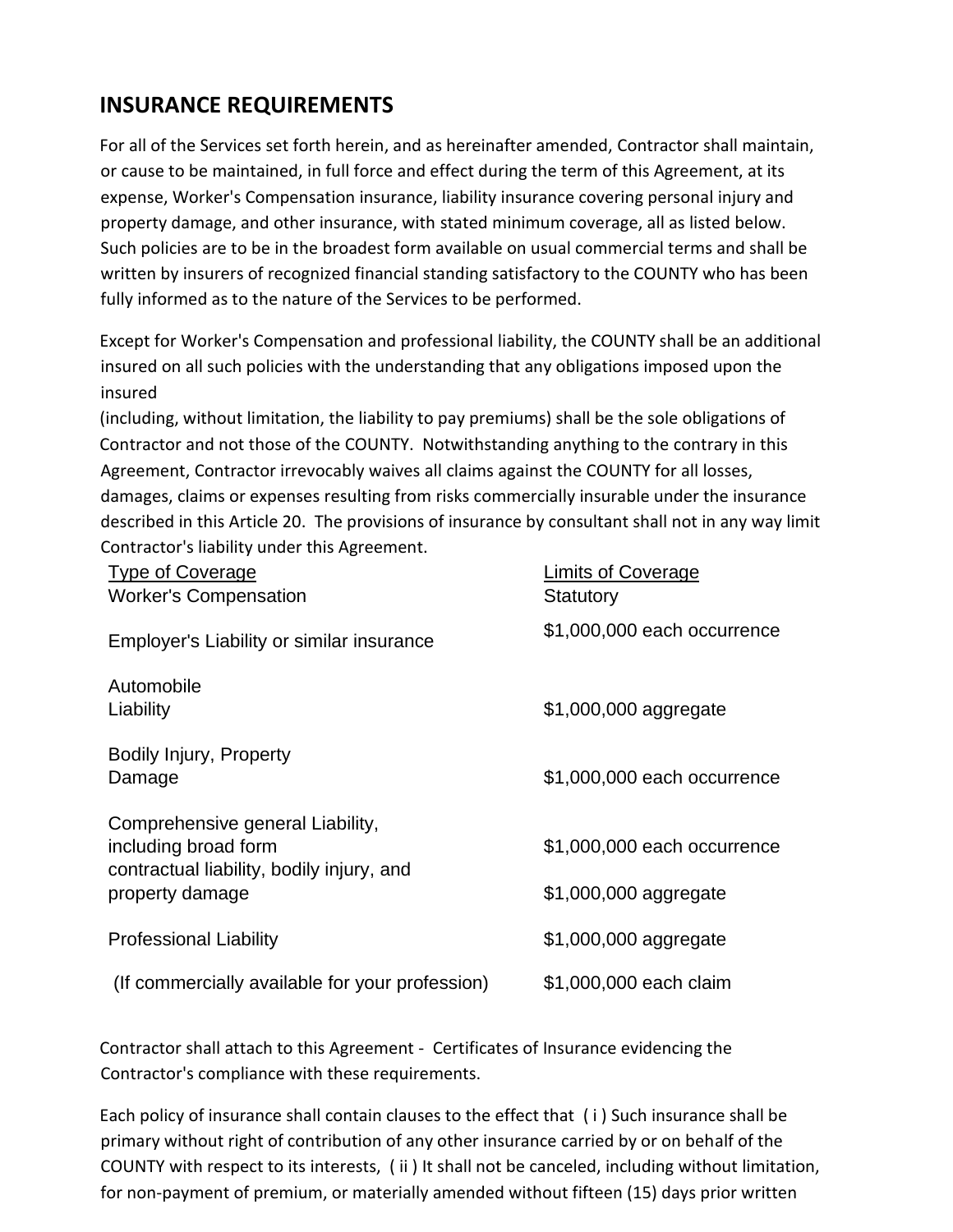notice to the COUNTY, directed to the COUNTY'S Risk Management Division and the Department Head, and the COUNTY shall have the option to pay any necessary premiums to keep such insurance in effect, and charge the cost back to Contractor.

To the extent it is commercially available, each policy of insurance shall be provided on an "occurrence" basis. If any insurance is not so commercially available on an "occurrence" basis it shall be provided on a "claims made" basis, and all such "claims made" policies shall provide that:

- A. Policy retroactive dates coincide with or precede the Contractor's start of the performance of the Services (including subsequent policies purchased as renewals or replacements);
- B. Contractor will maintain similar insurance for at least six (6) years following final acceptance of the Services;
- C. If the insurance is terminated for any reason, Contractor agrees to purchase an unlimited extended reporting provision to report claims arising from the Services performed for the COUNTY; and
- D. Immediate notice shall be given to the COUNTY through the Department Head and the COUNTY'S Risk Management Division, of circumstances or incidents that might give rise to future claims with respect to the Services performed under this Agreement.

### **BUDGET MODIFICATONS**

From time to time as the year goes along, and your program is operational, you may uncover the need to make a possible Budget Modification. You may find that expenses have grown in one area, and that you believe you will have funds remaining in another line item, all while working toward fulfilling the scope of service of the contract. When you notice this, you need to be in discussion with your DSS Program Monitor. While working together you need to determine if a Budget Modification is in the best interest of all concerned. Should the Program Monitor support a Budget Modification, an e-mail explaining the need for and the numbers to be modified should be directed to Irene E. Kurlander, Deputy Commissioner, and Todd Craner, Fiscal Director. Please understand that this should be done during the year, and you should not be waiting until the final month of the contract to request this change.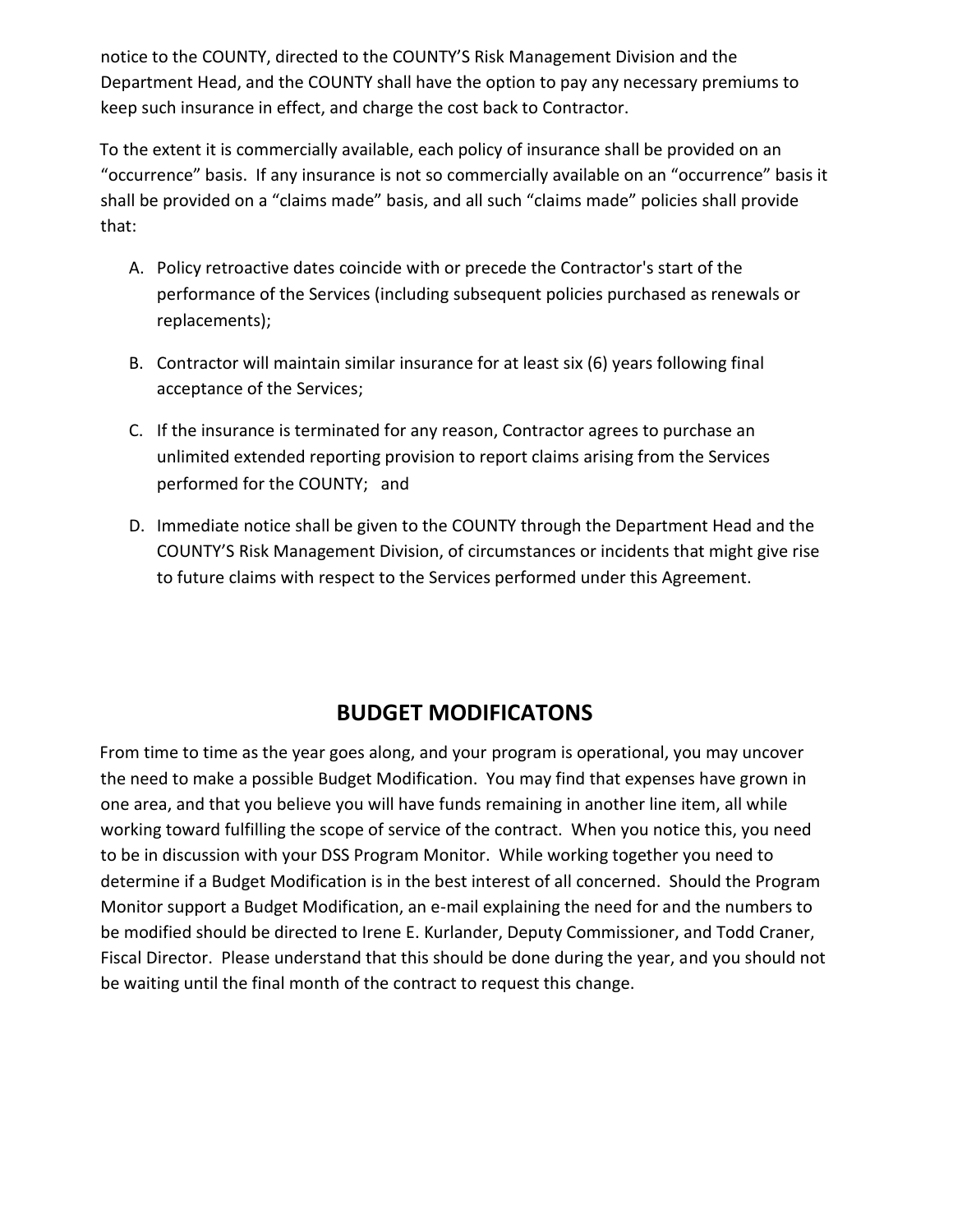### **Instructions for Vendor Claiming Form**

#### **Page 1:**

**Personnel Instructions** - All claims for personnel reimbursement must be requested within the two categories: (1) In-Direct (2) Direct Funds. The allowable expenditures and reimbursement for each category of personnel is mentioned below.

Please make sure that all positions for which the Vendor is seeking reimbursement for are included in the Annual Budget. Additionally, please ensure that every position for which reimbursement has been claimed is listed separately under the appropriate category with the name of person noted next to the job title.

Example:

| <b>Expense Category</b>                         | <b>In-Direct</b><br><b>Expenses</b> | <b>Direct</b><br><b>Service</b><br><b>Expenses</b> | <b>Total</b><br><b>Monthly</b><br><b>Expenses</b> | <b>Contract to</b><br>Date<br><b>Expenses</b> |
|-------------------------------------------------|-------------------------------------|----------------------------------------------------|---------------------------------------------------|-----------------------------------------------|
| <b>Personnel: (Indirect)</b>                    |                                     |                                                    |                                                   |                                               |
| Vice President<br>(John Jones)                  | 850                                 |                                                    | 850                                               | 850                                           |
| <b>Quality Assurance</b><br>Asst. (Sally Bench) | 550                                 |                                                    | 550                                               | 550                                           |
|                                                 |                                     |                                                    |                                                   |                                               |
| <b>Personnel: (Direct)</b>                      |                                     |                                                    |                                                   |                                               |
| Program Director<br>(Liz Hand)                  |                                     | 3,700                                              | 3,700                                             | 3,700                                         |
| Case Manager<br>(John Keep)                     |                                     | 3,100                                              | 3,100                                             | 3,100                                         |

**In-Direct Funds** - All personnel costs for staff that are not involved in Direct Service to youth, individuals and/or families must be clearly identified as "In-Direct" personnel costs. This must include administrative positions that have no direct service contact with consumers, clerical, administrative support services, fiscal/accounting positions, human resources, personnel costs for information technology services, etc. . . .

**Direct Service Funds** - All personnel costs for Vendor staff that will provide direct service to children, individuals and / or families. These positions must have a direct role in the service (s) offered by the program.

**Fringe Benefits** - All fringe benefit costs must be listed in the appropriate category. The actual expenses should be based upon the current percentage of salary and reported as a total for each personnel category, then transferred to the monthly expense and subsequently to the contract to date expense.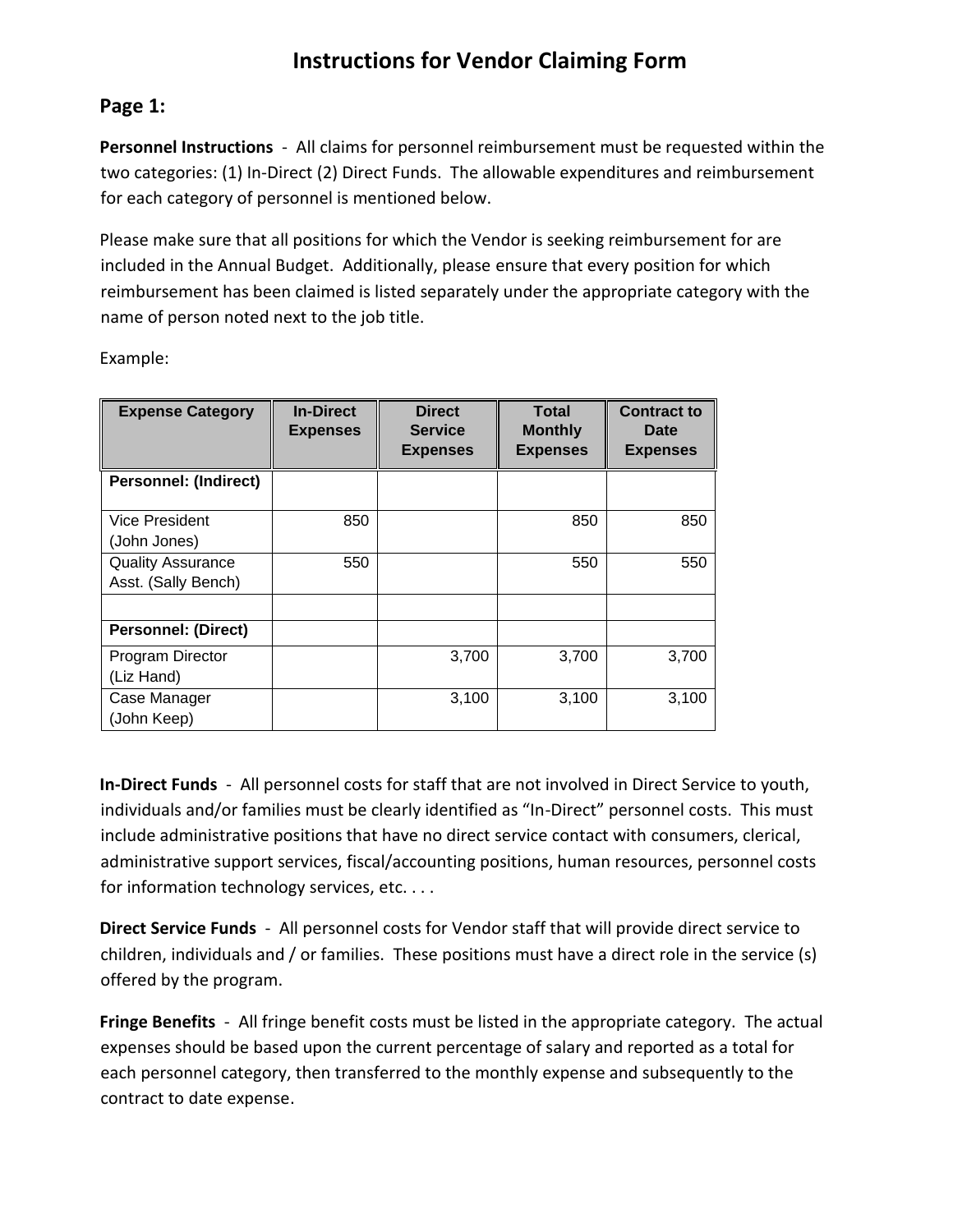Example:

| <b>Fringe Benefits</b>                                           | %   | <b>In-Direct</b><br><b>Expenses</b> | <b>Direct</b><br><b>Service</b><br><b>Expenses</b> | <b>Total</b><br><b>Monthly</b><br><b>Expenses</b> | <b>Contract</b><br>to Date<br><b>Expenses</b> |
|------------------------------------------------------------------|-----|-------------------------------------|----------------------------------------------------|---------------------------------------------------|-----------------------------------------------|
| FICA / Comp / Unemp<br>/ Disability (All Fed<br>and State Taxes) | 14% | 196                                 | 952                                                | 1,148                                             | 1,148                                         |
| Health, Dental, Vision                                           | 5%  | 70                                  | 340                                                | 410                                               | 410                                           |
| Retirement                                                       | 2%  | 28                                  | 136                                                | 164                                               | 164                                           |
| Other (specify)                                                  |     |                                     |                                                    |                                                   |                                               |
| Other (specify)                                                  |     |                                     |                                                    |                                                   |                                               |

**Total (Personnel and Fringe)** - Provide a total for each budget category at the bottom of the page. Please make sure the monthly and contract to date expense totals are provided.

**Vendor Certification** - A "Vendor Certification" signed by the claiming Vendors, must accompany all claims made from the Orange County Department of Social Services. Vendors are requested to sign this form (on page 1), which replaced the carbonized voucher some Vendors previously used to request funds from OCDSS.

#### **Page 2:**

**Non-Personnel Instructions** - Expense Category: all Vendors must place expenditures for nonpersonnel related expenses within the standardized categories included on the budget and claiming forms. Vendors with expenses in a category not listed must have the "Other" category for which expenses are being claimed - submitted and approved as part of their annual budget.

Provide the current month's expenditures, and the contract to date expenses incurred. Contracted Vendors will be required to submit a budget modification request for any expenditures which exceed specific budget line items. And it **should be clearly understood that claimed expenses above the contracted annual total cannot be paid by OCDSS**.